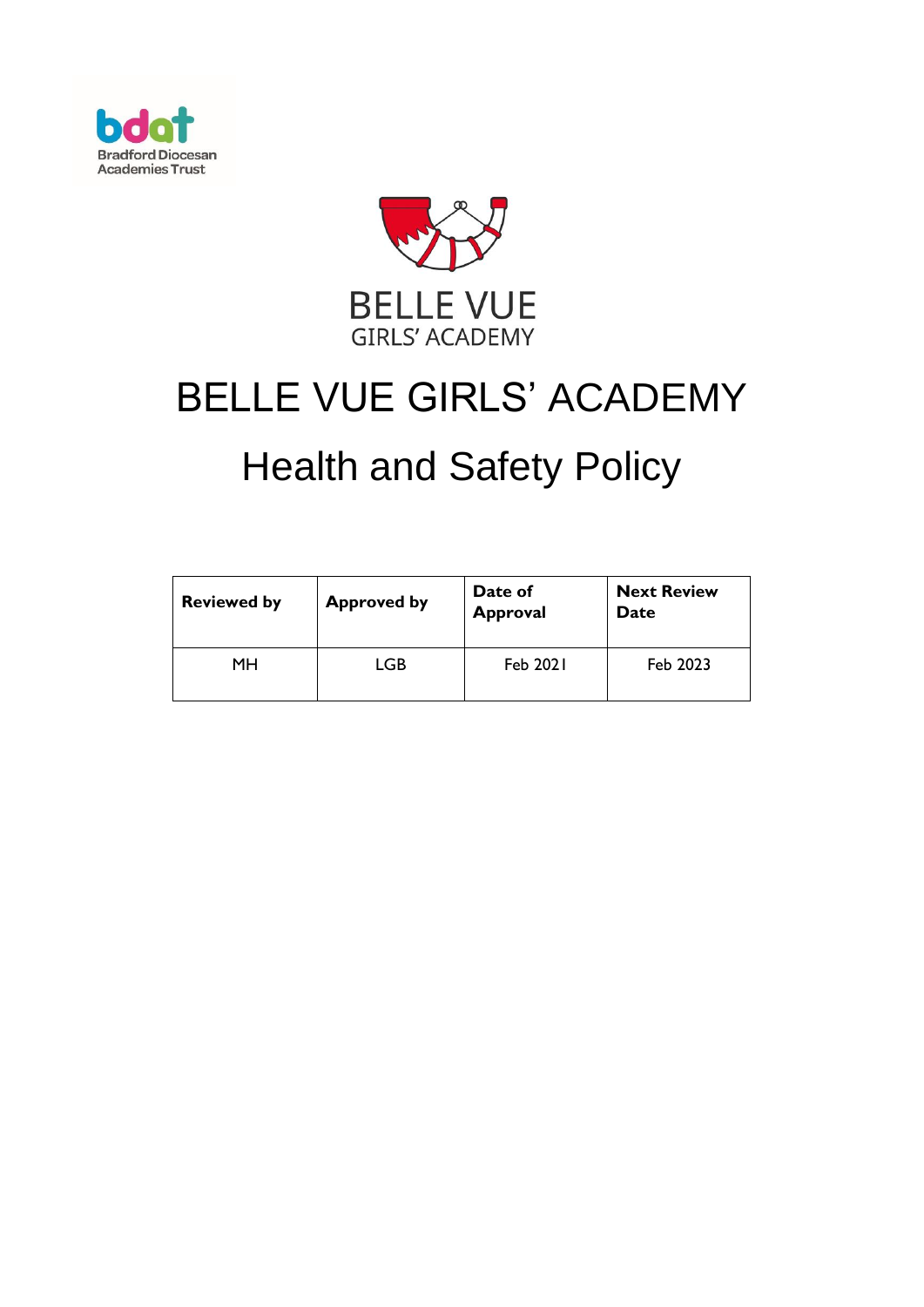# **Introduction**

This policy was initially issued on 02/02/2021 and reflects the requirements of health and safety legislation.The document is divided into 3 sections:

Section 1 – General Policy and Responsibilities.

Section 2 – Site Information and Contacts.

Section 3 – Health and Safety Policies.

This Health and Safety Policy has been developed by Safety Group Ltd in conjunction with the Academy Business Leader and has been signed off for implementation by the Headteacher and Board of Governors as a means of providing focus and direction for Health and Safety Management.

The Policy provides the framework for setting and reviewing objectives and targets from management perspective. It also lays down the procedures for implementing these policies, which are to be followed by all employees.

The Belle Vue Girls' Academy Policy will be documented, maintained and communicated to all employees and other interested parties. The policy will be re-enforced and implemented through the day-to-day actions of managers. Copies of the policy are available from the Academy Business Leader.

The policy will be reviewed to ensure its continued relevance and suitability as part of the ongoing management review activities. As a minimum, the document will be reviewed and updated every two years. The review will cover all sections of the policy and procedures documents to ensure that:

- The responsibilities reflect the current staffing of Belle Vue Girls Academy
- The organisational arrangements stay the same; and
- The document reflects changes to legislation.

The policy will also be reviewed as necessary to reflect any changes in legislation, appointments or workingmethods and materials used.

The policy is available to all employees and other interested and relevant parties and partners upon request.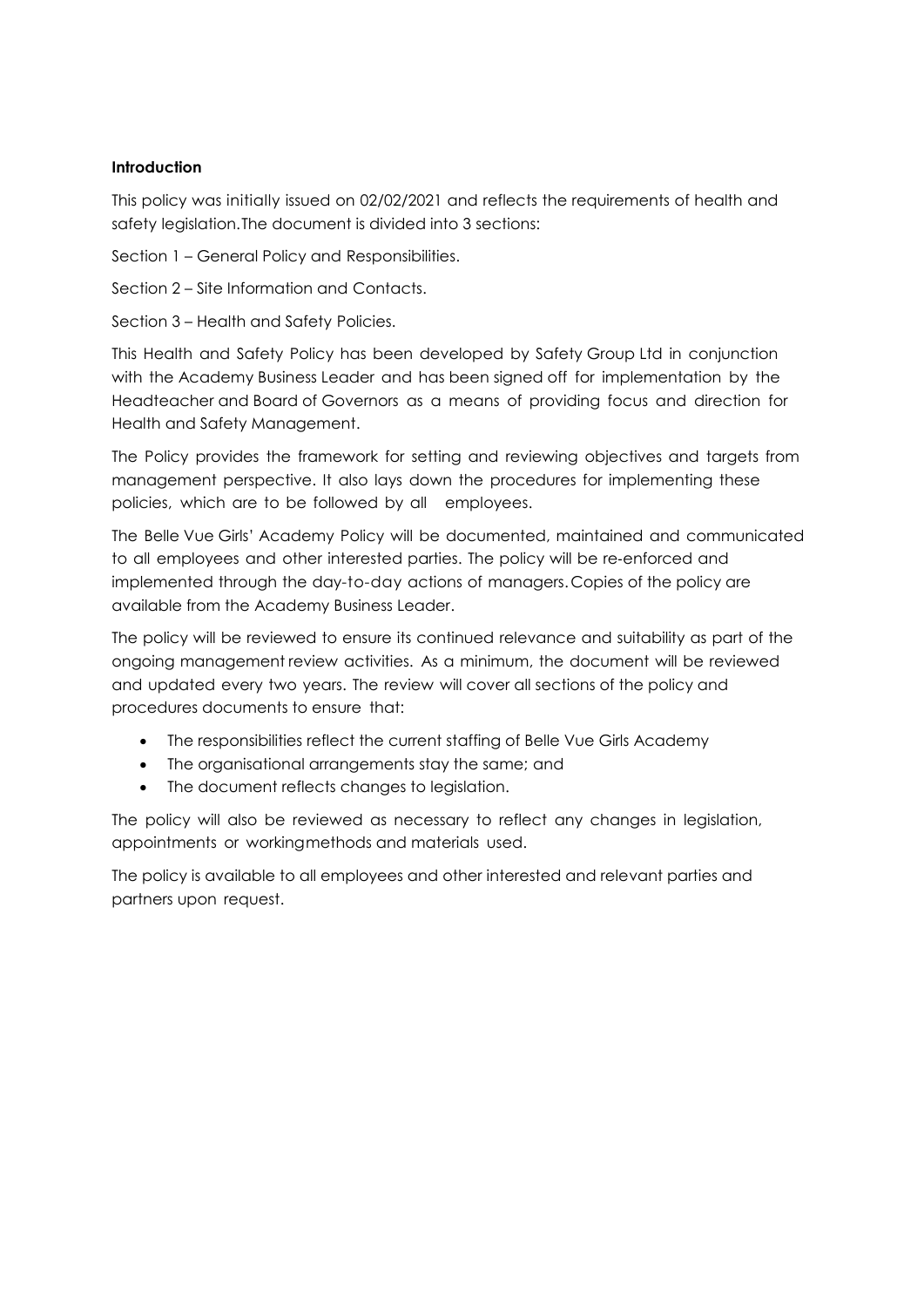#### **Belle Vue Girls' Academy Health & Safety Policy Statement**

Belle Vue Girls' Academy will comply with relevant Health and Safety Acts and Regulations, together with industry standards and best practice relevant to the academy's operations.

Occupational health and safety policies and arrangements will be proportionate to the level of safety and health risks arising from school activities.

Belle Vue Girls' Academy accepts the duty to prevent injury and ill health to employees, visitors, contractors and temporary workers, as well as any members of the public who might be affected by academy operations.

This policy will be communicated to all employees and stakeholders who may be affected by Belle Vue Girls' Academy operations. In order to ensure that information about how risk will be managed reaches those exposed brisk, health and safety policies and procedures have been developed for ouractivities. All relevant information is available from the Academy Business Leader.

The key health and safety objective is to minimise the number of instances of occupational accidents andillnesses and ultimately achieve accident‐free workplace and activities.

All employees will be provided with relevant equipment, information, training and supervision.

Each individual is responsible for taking reasonable care of their own and other people's welfare and toreport any situation that may pose a threat to the well‐being of any other person. Non‐reporting of risk is subject to disciplinary procedures.

Finances and resources reasonable to implement this policy will be made available.

All significant work‐related injuries, incidents and near misses will be reported, investigated and recorded. Accident and investigation records are crucial to the effective monitoring and revision of the policy and must therefore be accurate and comprehensive.

Belle Vue Girls Academy is committed to continual improvement in performance related to the way that safety and health risks are managed. Our Health and Safety Policy will be continually monitored and updated every two years, or when there are changes in the nature and scale of Belle Vue Girls Academy operations.

The specific arrangements for the implementation of the Policy and the personnel responsible aredetailed in our Health and Safety Policy and Procedures document.

| Signed:   |  |
|-----------|--|
| Dated:    |  |
| Position: |  |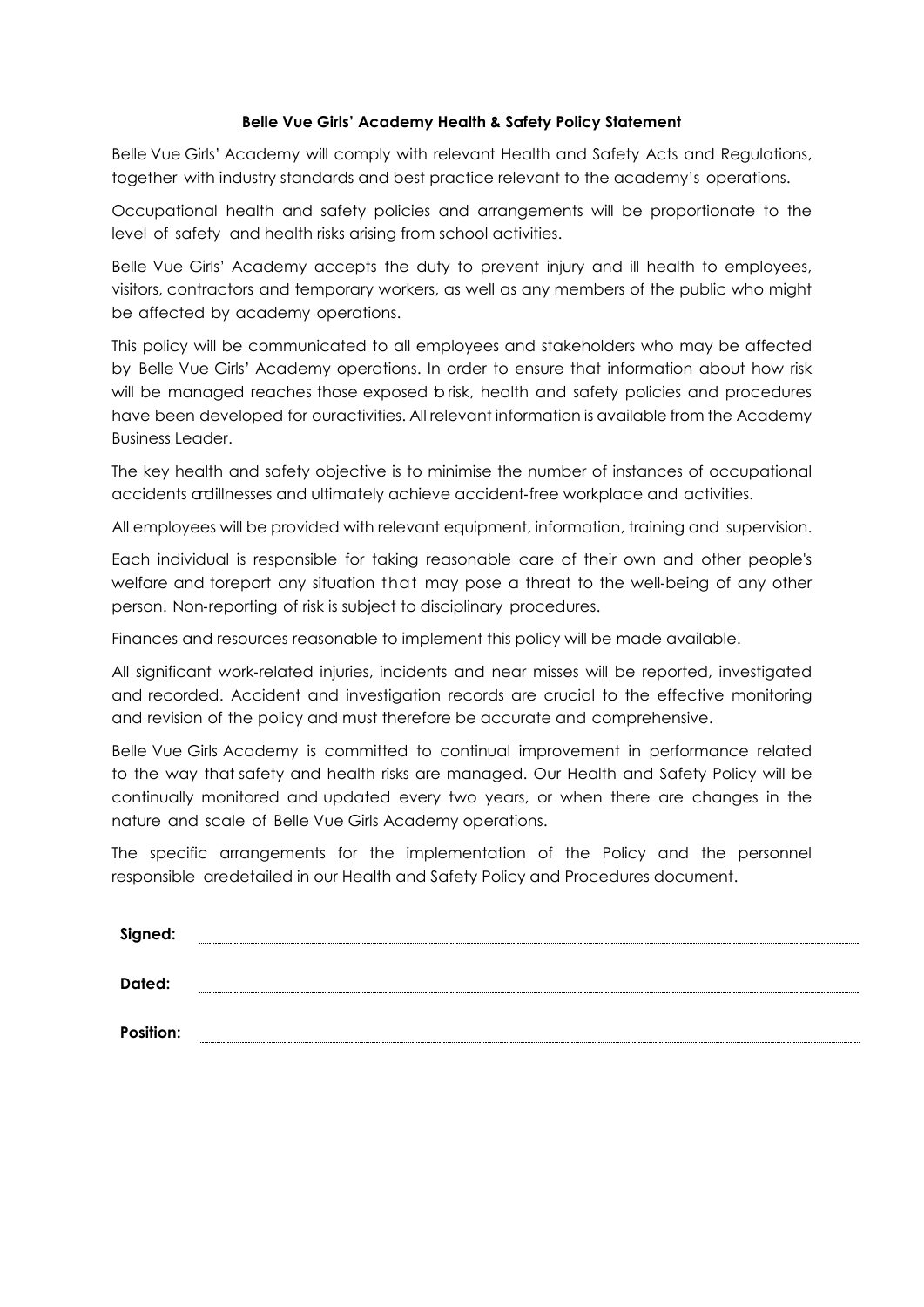# **Key Legal Duties**

# **LEGAL RESPONSIBILITIES OF EMPLOYERS**

# **The employer at Belle Vue Girls' Academy is the Bradford Diocesan Academies Trust**

The key responsibilities of employers under health and safety legislation are

- Produce and maintain a written Health & Safety Policy.
- Assess risks to employees, pupils and others who could be affected by work activities.
- Arrange for effective planning, organisation, control, monitoring and review of preventive and protectivemeasures
- Ensure access to competent health and Safety advice.
- Consult employees about their risks at work and current preventive and protective measures.

# **LEGAL LIABILITY OF GOVERNORS HEALTH SAFETY FAILINGS**

Further to the general responsibilities of employers, Governors have the following legal liabilities:

- If a Health and Safety offence is committed with the consent or connivance, or is attributable to the neglectof any governor, manager or other similar officer of the organisation, then that person (and the organisation)can be prosecuted under Section 37 of the Health and Safety at Work Act 1974.
- Those found guilty are liable to fines, and in some cases imprisonment. In addition the court can disqualify anindividual under the Directors Disqualification Act 1986.
- Individual governors are also liable for the common law offence of gross negligence manslaughter, where thegrossly negligent behaviour of individuals causes death.

# **CORPORATE MANSLAUGHTER AND CORPORATE HOMICIDE ACT 2007**

The principle elements of the Corporate Manslaughter Act which came into force on 06 April 2008, are:

- It is an offence if the way in which an organisation manages or organises its activities cause a death amountsto a gross breach of a duty of care to the deceased.
- A substantial failure must have been at a senior level.
- Senior level means the people who make significant decisions about the organisation.
- An organisation found guilty will be subject to an unlimited fine.
- The courts may issue a publicity order (requires the organisation to publish details of conviction and fine) anda remedial order (requires the organisation to take steps to address the failures behind the death).
- The organisation and not individuals will be prosecuted.

Corporate manslaughter will normally be considered in the context of involuntary manslaughter by means ofgross negligence. There are a wide variety of circumstances in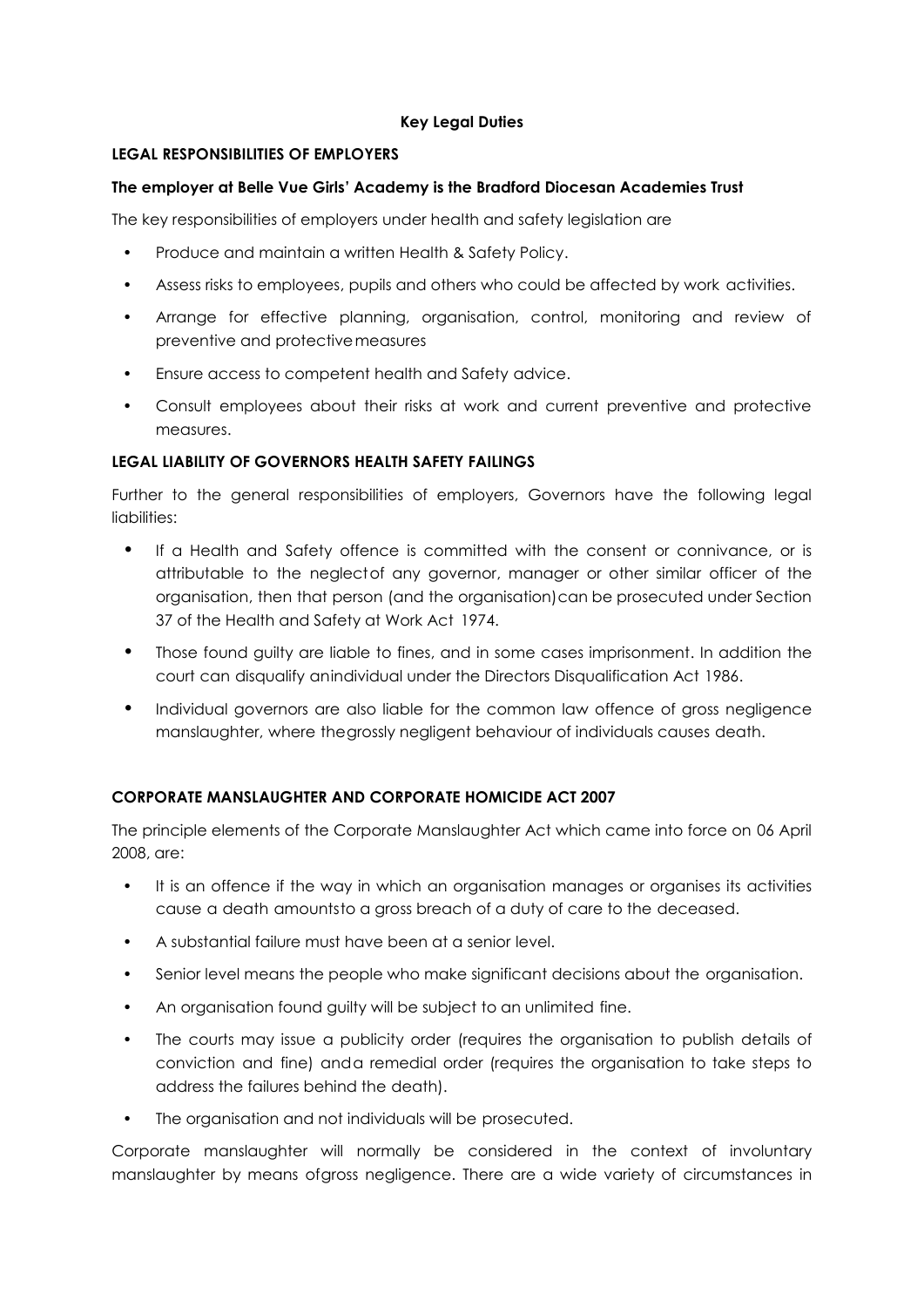which consideration may need to be given toindicting a Belle Vue Girls' Academy Governor or Senior Manager for manslaughter arising out of its operations.

The victims of fatal accidents may be employees or pupils of the Belle Vue Girls' Academy in question, or members of thepublic. Common examples are:

- Work‐related fatal accidents arising out of unsafe systems of work.
- Fatal accidents resulting from the provision of unsafe goods or services.
- Fatal road traffic accidents in cases where Belle Vue Girls' Academy vehicles or working procedures are unsafe.

A governor or senior manager can be prosecuted both for what he/she knows might be a neglect of duty leading to Belle Vue Girls' Academy committing an offence, and also for what he/she ought to have known would be neglect. Senior managers must understand their duties, and what they need to do to comply with Health and Safety law.They need to be able to show that they have taken all reasonable steps to manage risks, and have effective health and safety management systems in place, including arrangements for involving their workforce.

#### **Gross Breach**

- The organisation's conduct must have fallen far below what could have been reasonably expected.
- Judges will have to take into account any health and safety breaches by the organisation – and how seriousand dangerous those failings were.

# **Duty of Care**

A duty of care exists for example in respect of the:

- Systems of work and equipment used by employees.
- The condition of worksites and other premises occupied by an organisation.
- Products or services supplied to customers.

The Act does not create new duties – they are already owed in the civil law of negligence and the new offence isbased on these.

#### **CORPORATE MANSLAUGHTER ACT IN PRACTICE**

- Although the Corporate Manslaughter Act should not make any difference for organisations like Belle Vue Girls' Academy, who are effectively managing risk, the recent rise in the number of cases filed for prosecution meansthat the implications of the Act need to be recognised as part of good health and safety management practices.
- The police will certainly be carrying out more investigations under the Act and if they feel there are grossmanagement failings they will consider prosecution, involving the HSE as appropriate.
- A particular area that may be tested in the courts will be occupational road risk and this could impact onotherwise low-risk organisations that have people who drive for work.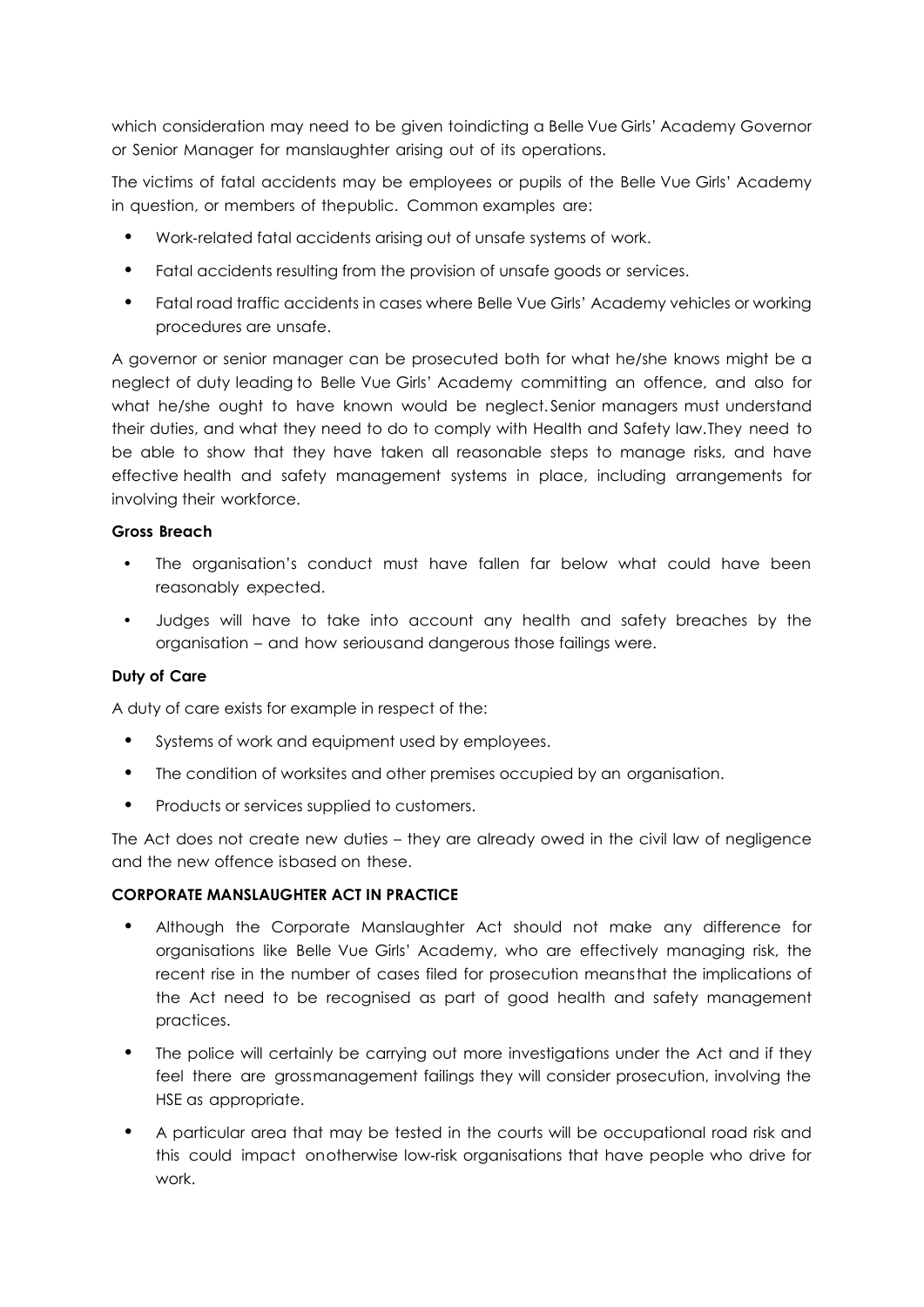#### **Health and Safety Responsibilities**

#### **Bradford Diocesan Academies Trust**

BDAT are responsible for providing an Academy wide policy which will provide guidance on the areas which should be identified in this school specific policy.

#### **Governors**

The Governors are responsible for ensuring that a health & safety policy is available. They make sure that all risks are properly managed and resourced (that is, where necessary, adequate funding is made available to reduce the risk) and that he/she has the support of other Governors to carry out his/her duties.

The Governors have given Health and Safety duties to the Leadership Team while keeping overall responsibility.

#### **Head Teacher and Leadership Team**

The Leadership Team has accepted the duties from the Governors and will carry out these duties by making surethat:

- Health & Safety performance is reviewed regularly.
- The health & safety policy statement reflects current board priorities.
- The management systems allow health & safety performance to be reported effectively.
- They are kept informed about significant health & safety failures and the outcome of the investigations intotheir causes.
- The team addresses the health & safety implications of all its decisions.
- Adequate funds are made available to meet the requirements of the policy.
- The appropriate insurance cover is provided and maintained.
- Belle Vue Girls' Academy includes a statement of Health and Safety in the annual report
- There is time at all meetings, including Leadership Team meetings, to discuss health & safety

#### **Managers**

The manager's health & safety responsibilities are to make sure that:

- Any health & safety objectives highlighted through risk assessment are met and standards are monitored within their area of responsibility.
- Employees in their area of responsibility are provided with a working environment that is, as far as possible, safe and without risk to health, with adequate facilities and arrangements for welfare at work.
- Training, supervision, instruction and information is provided to employees in health &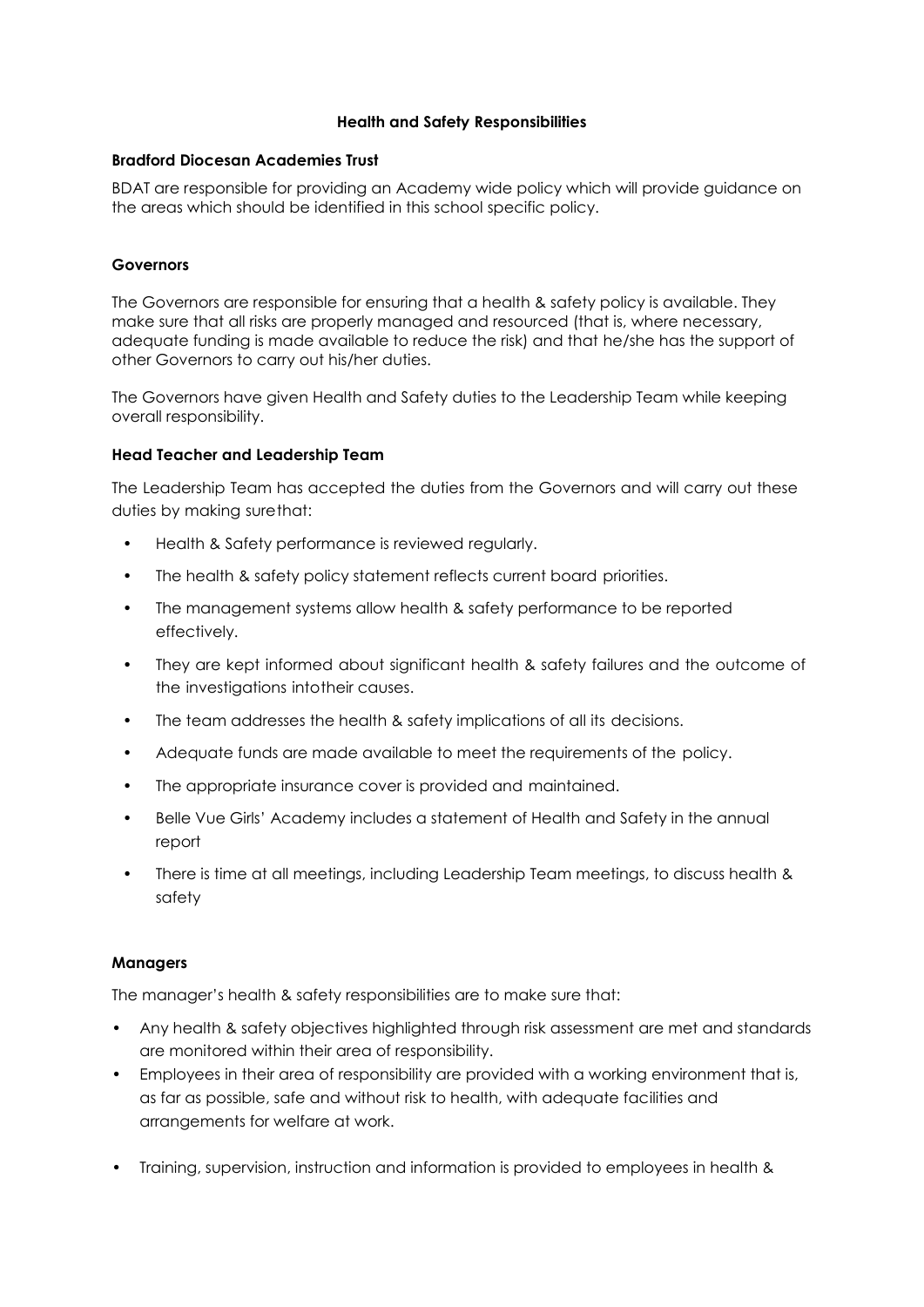safety procedures and policies, as necessary.

- Immediate and appropriate steps are taken to investigate and deal with any risks to health & safety arising from work activities in their area of responsibility.
- Any health & safety issues are brought to the immediate attention of senior management, as necessary.
- All accidents and near misses are properly recorded and reported and an investigation is carried out to identify the causes.
- Safe access to and from the workplace is maintained at all times.
- All employees receive adequate and appropriate health & safety training in their tasks.

Throughout this policy, 'management' means the person in charge of the work area, no matter what their actual title. Also, the responsibilities outlined above should apply no matter whether the area of control is a department, division, team and so on.

# **Employees**

The employees' health & safety responsibilities are to make sure that they:

- Understand the health & safety policy and appreciate their responsibilities.
- Do not put themselves or other people at risk through their actions or failure to act.
- Warn new employees about known dangers.
- Act responsibly at all times.
- Do not abuse the welfare facilities.
- Co-operate on all aspects of health, safety and welfare.
- Follow the requirements of the health & safety policy.
- Tell management about any change to their state of health, either temporary or permanent, which might affect their working ability or their suitability to carry out any particular task or tasks.
- Work in line with the information and training provided by the line manager.
- Do not misuse or interfere with anything that has been provided for health & safety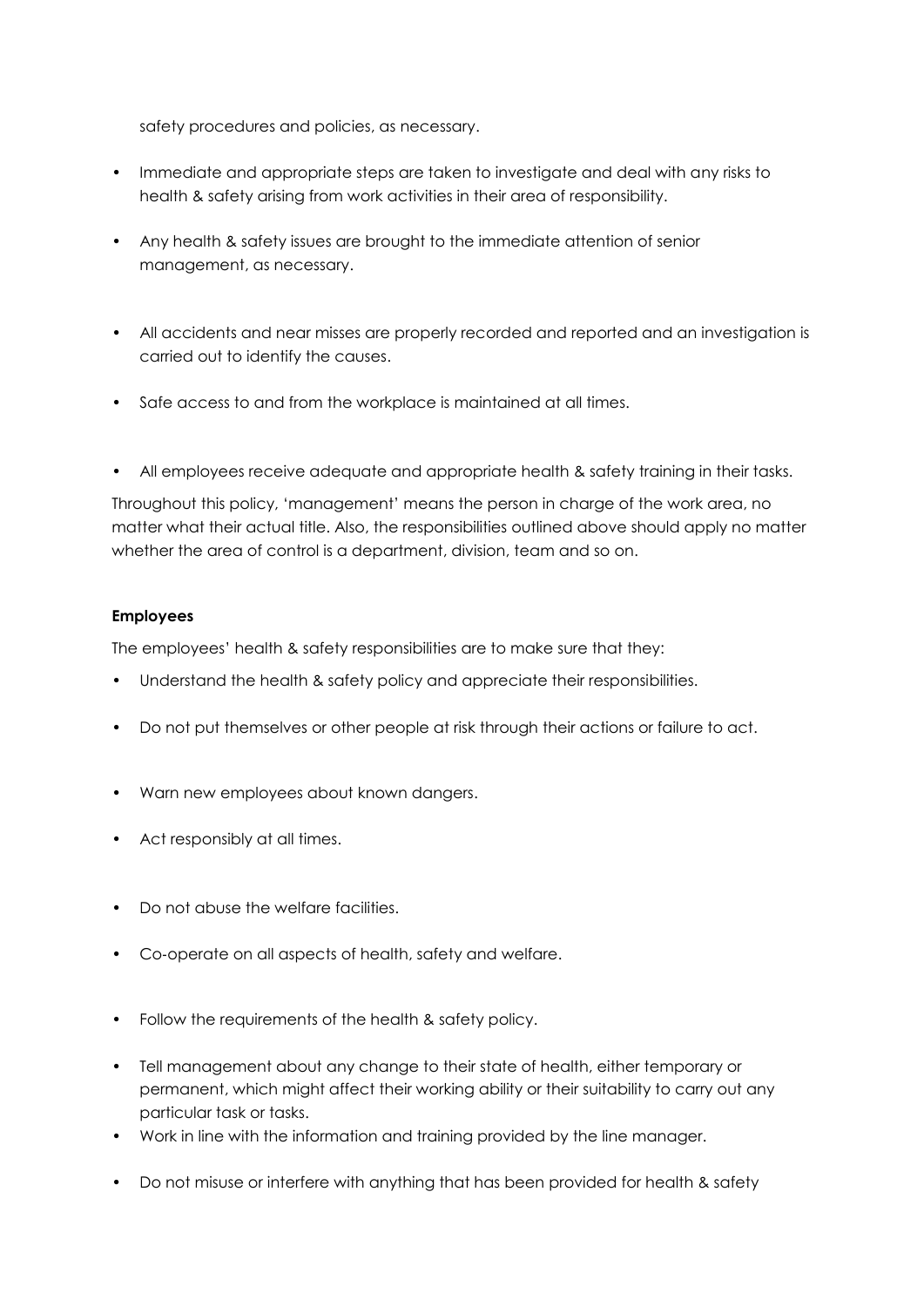reasons.

• Report any accident or near miss, however small, to their manager and fill in the accident book.

# **Contractors**

- Contractors must follow all the requirements of this policy. They must also provide copies of their safety policies and any other documents relating to health & safety that Belle Vue Girls' Academy may ask for. If they fail to do so, they may be asked to leave the site and they may be charged fees.
- All work must be carried out in line with the regulations relating to the work activity and take account of the safety of others on the site and the general public.

• Their employer must inspect scaffolding used by contractor's employees (even when scaffold has been put up for other contractors) or a competent person appointed by their employer, to make sure that it is put up and maintained in line with the regulations and codes of practice (Work at Height Regulations 2005).

All plant or equipment brought on to site by contractors must be safe and in good working condition. It must also be fitted with any necessary guards and safety devices, and have any necessary certificates available for checking. The subcontractor must give the Site Manager information and assessments on noise levels of plant, equipment or operations before work starts.

• All electrical equipment must meet the latest British Standards for industrial use, and be in good condition.

Subcontractors must report any injury or damage caused by their employees to the Academy Business Leader.

• Subcontractor's employees must follow any safety instructions that the Site Manager gives them.

• Any material or substance brought on site, which has health risks, must be used and stored in line with regulations and current recommendations. Contractors must carry a risk assessment on any substance or process that could harm health, and give the risk‐ assessment report to the Site manager before works start.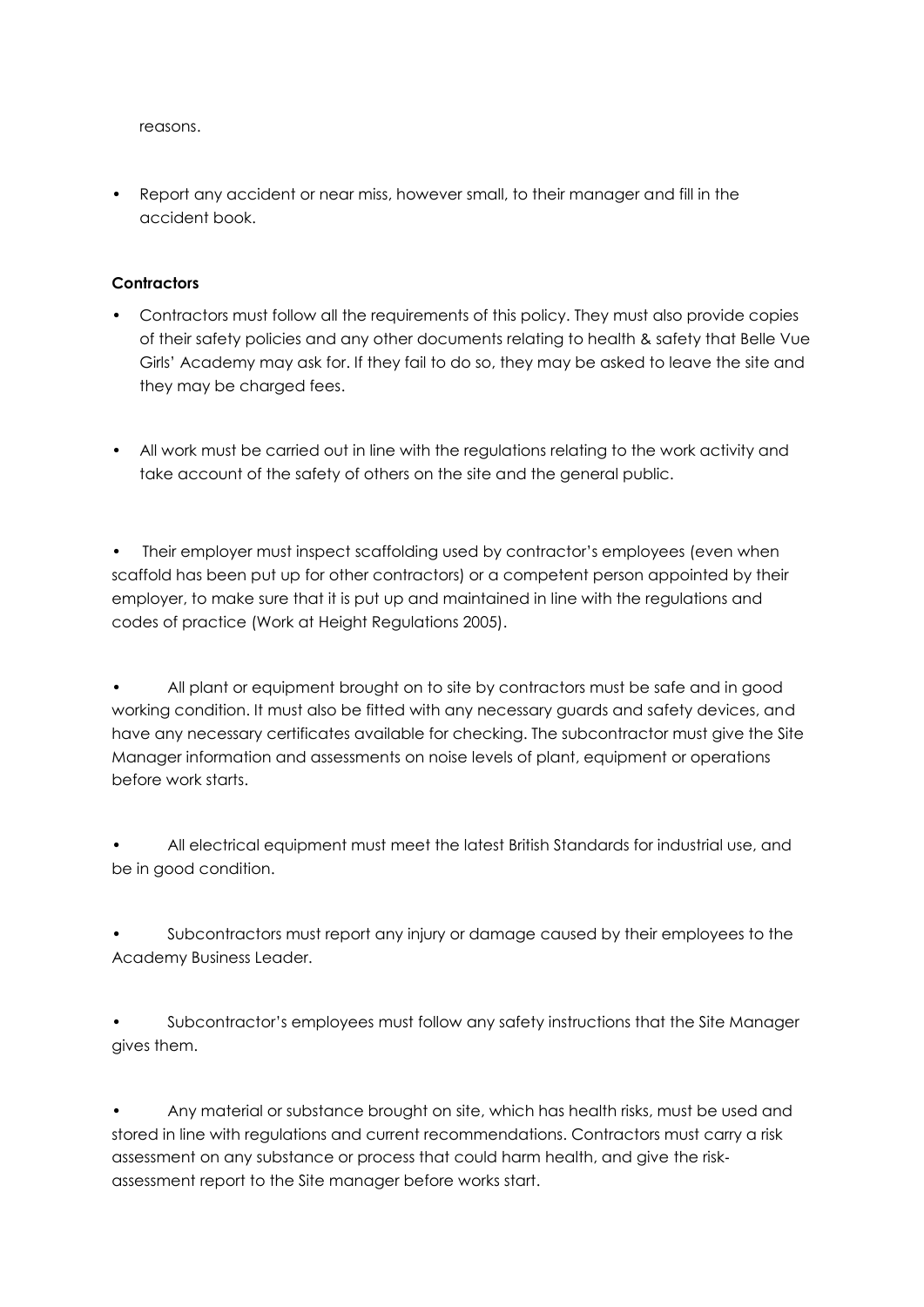• Contractors must keep workplaces tidy and clear away all rubbish, waste materials and so on as work proceeds.

• Contractors carrying out high‐risk activities must give us a detailed method statement. The method statement must be agreed with the Academy Business Leader before work starts and copies must be available on site so that everyone can keep to the agreed method statement. In addition, for activities such as roof work, live electrical work, and hot work, a permit to work system must be used and the Belle Vue Girls Academy Business Leader will manage this.

• Subcontractors whose work includes a design function will give those designs to the main contractor to send to the planning supervisor. The design team must have enough time to consider the designs before work starts. The details of the design work must be included as part of the health & safety file.

• The Contractors, senior representatives must go to any safety meeting that the main contractor or planning supervisor asks them to go to. These meetings will be the main way of transferring information.

• The Contractors must make sure that they follow Belle Vue Girls' Academy contractor safety procedures.

# **Drivers of vehicles supplied by Belle Vue Girls Academy**

Driver's health & safety responsibilities are to make sure that:

• Checks are carried out on their vehicles each day to make sure that they are safe and roadworthy.

- They follow the road traffic regulations at all times.
- Vehicle maintenance is carried out as required by the manufacturer's instructions.
- They report all faults on vehicles (and any equipment) and carry out any extra maintenance as necessary.

• They do not drive any vehicle unless they have been fully trained and instructed in how it works.

They follow the requirements of the safety policy.

• They tell management about any medical condition or legal problem that affects their driving licence, or about any possible prosecutions.

• They tell management about any change to their state of health, either temporary or permanent, which might affect their working ability or their suitability to carry out any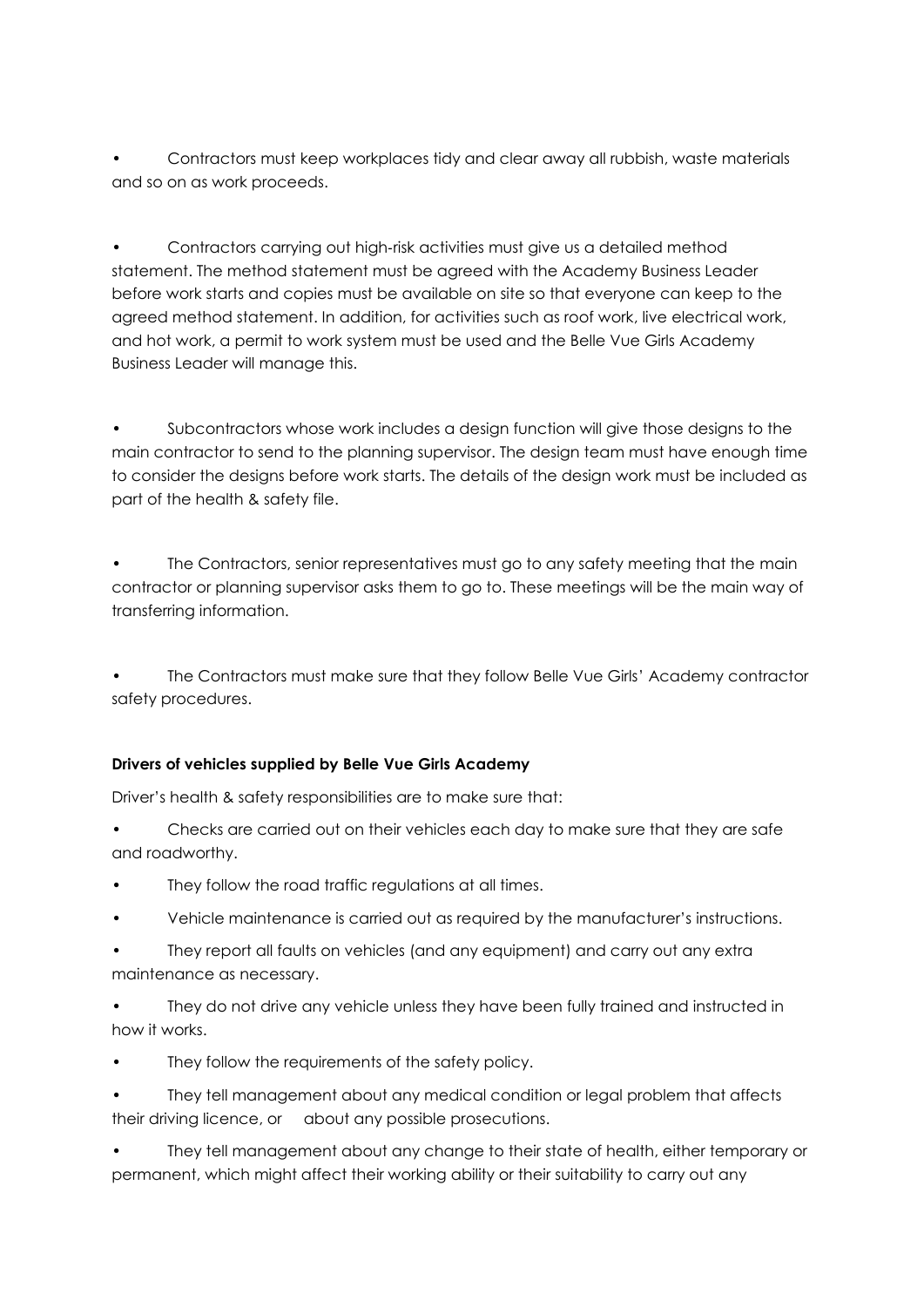particular task or tasks.

#### **Competent Persons**

#### **Academy Business Leader**

The Academy Business Leader fulfills the role of Competent Person and is responsible for co‐ coordinating health and safety activities and for acting as the primary source of health and safety advice. The role of the Competent Personmay include:

- Co‐coordinating Belle Vue Girls' Academy's risk assessment programme.
- Administering the accident investigation and reporting procedure.
- Liaising with Enforcement Authorities, BDAT, insurers and other external bodies.
- Submitting reports as required by Reporting of Injuries, Diseases and Dangerous Occurrences Regulations.
- Co-coordinating the health and safety inspection programme.
- Identifying health and safety training needs.
- Providing or sourcing health and safety training.
- Providing health and safety induction training to new employees.
- Identifying the implications of changes in legislation or HSE guidance.
- Preparing and submitting progress reports on an annual health and safety action programme.
- Sourcing additional specialist health and safety assistance when necessary.
- Displaying the Health and Safety Law poster, a copy of Belle Vue Girls Academy's Health and Safety Policy Statement, Employer's Liability Certificate, Health and Safety Responsibility Chart, and Fire and Accident Reporting Procedure.
- Ensuring the site(s) has adequate fire marshals and first aiders at all times.
- Completing the Induction Checklist for new starters and long‐term temporary employees.
- Coordinating display screen assessments for new employees or whenever there has been a significantchange in the workstation.
- Keeping and maintaining the Health and Safety Policy Manual and updating with any new procedures whengiven.
- Ensuring that any actions arising from the health and safety audits are addressed.
- Recording any hazardous substances and materials and carry out workplace assessments where appropriate.

#### **Safety Group Health and Safety Consultants**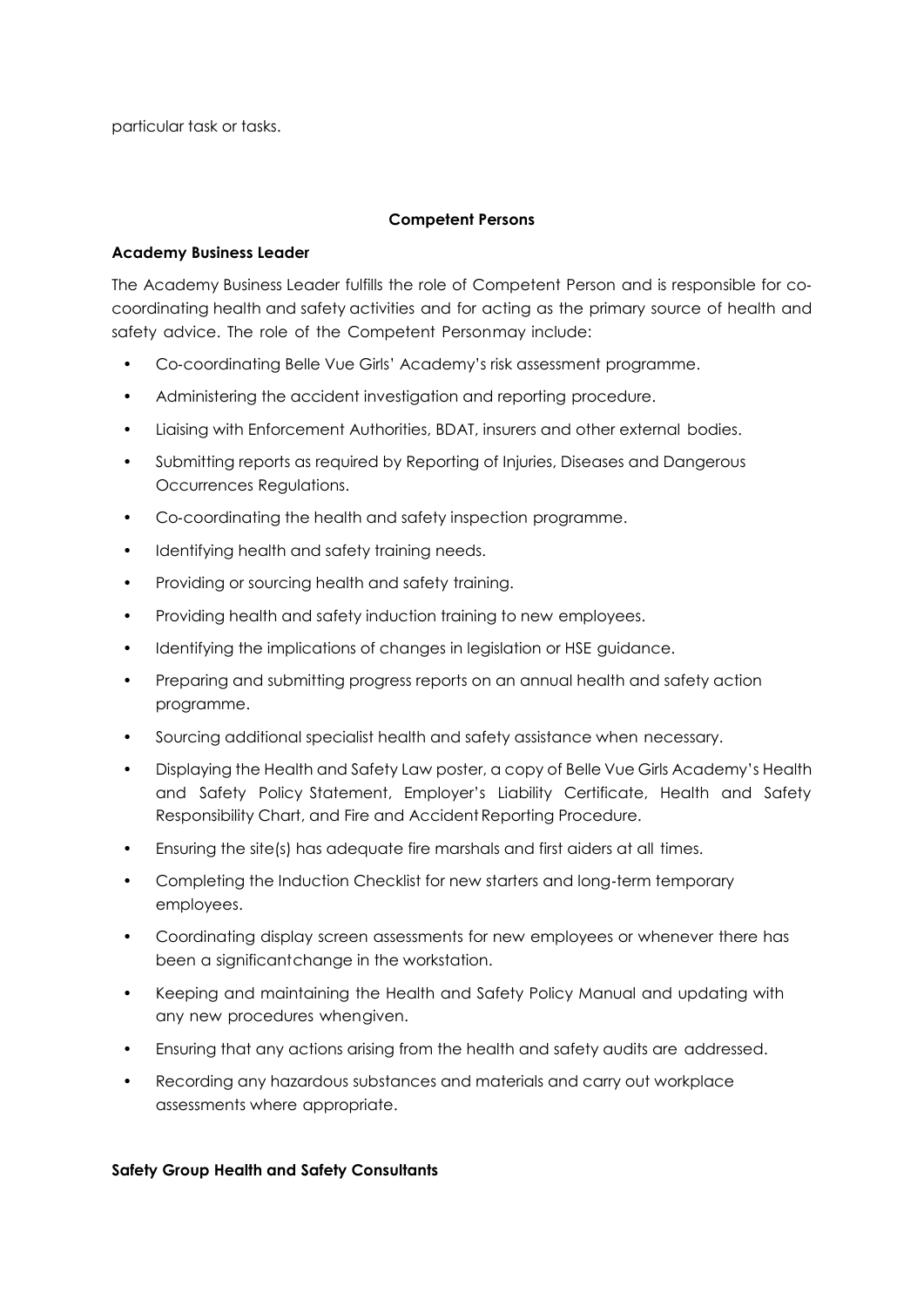The Safety Group Health and Safety consultant will support the Academy Business Leader in his duties. In particular Safety Group will:

- Carry out annual Health and Safety and Fire Safety reviews.
- Be available to give expert advice on health and safety issues as required.
- Assist in the investigation of serious accidents and incidents.

#### **Fire Marshals include all Heads of Department and Nominated Staff**

Fire Marshals will:

- Participate in all required fire marshal training.
- Know who works in their allotted area.
- Ensure that all pupils in their area are familiar with their assembly points, and nearest escape routes.

#### **First Aiders**

All first aiders must have the necessary training and qualifications, as evidenced by a current first aid certificate issued under a training course approved by the HSE.

It is the responsibility of all first aiders to maintain a valid certificate of competence and to advise their manager when it is due to expire. The first aider will also keep a record of training and qualifications. The list of first aiders and their locations are displayed on notice boards.

All information of a personal nature obtained in the course of first aid duties will be treated as confidential. First aiders will:

- Act in accordance with their training at all times.
- Summon further medical help where necessary.
- Look after the casualty until recovery has taken place or further medical assistance has arrived.
- Ensure own safety at all times.
- Record all treatments for which they are responsible, with specific details of the injury or other reason for treatment.
- Ensure that the first‐aid room (if applicable) is kept tidy and well‐stocked.
- Keep their manager informed of annual leave dates (If applicable), wherever possible.
- Confirm monthly injury accident figures to the Academy Business Leader

# **Health and Safety Committee**

The Health and Safety Committee will provide an opportunity for representatives to confer with senior management on health and safety issues. Typically, the topics covered by the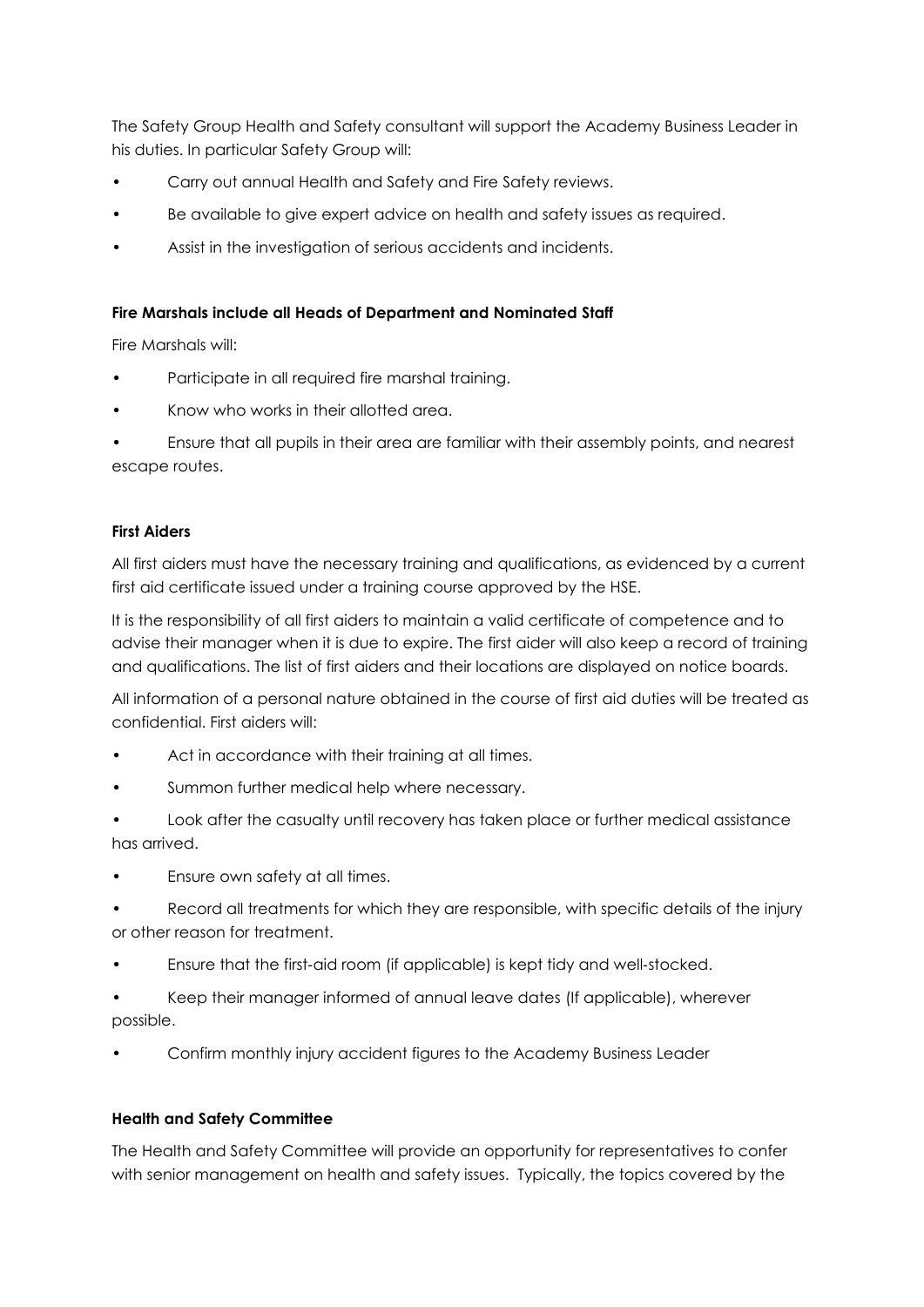Committee are to:

- Identify and prioritise safety issues.
- Identify training requirements for employees.
- Review safety records including accidents and incidents.
- Agree changes in working practices, if required.
- Review the implications of any changes in Health and Safety Legislation.

Committee representatives are selected from a cross‐section of Belle Vue Girls' Academy's operations and therefore have a wide practical knowledge of the processes and activities undertaken within Belle Vue Girls' Academy.

#### **Policies and Procedures**

#### **Risk Assessment Policy**

#### *See Belle Vue Girls' Risk Assessment Policy*

We have a programme in place for the completion of general and specific risk assessments as required by legislation. Risk assessments are led by persons who have appropriate training and experience with input from individuals with experience of the work activities being assessed. They include both activities undertaken at our own premises and risks associated with offsite and itinerant activities such as work at the premises of others, travel and driving.

The responsibility for risk assessments within each department is delegated from the Head to the Heads of Departments. The Heads of department can then in turn ask individuals within the department to assist e.g. manage all personal protective equipment. Note: Teachers with no managerial responsibilities can't be forced to take on these responsibilities. They can volunteer and training would be provided.

The extent to which we undertake the assessments internally depends on the competency required

Progress on the program of risk assessments, and the outcome of assessments are subject to consultation with employees via the health and safety meetings, staff meetings, email and other consultation systems.

The significant findings of risk assessments are communicated to staff involved in relevant activities via a folder of assessments within each department.

Risk assessments are reviewed at least annually or more often if there have been changes in the matters to which they relate.

Records of risk assessments are retained for at least 5 years and master copies are retained by the Academy Business Leader. Note that whilst there is no requirement to retain copies of risk assessments which have been superseded, it is useful to retain them for future reference for example, in case they are needed to defend a legal action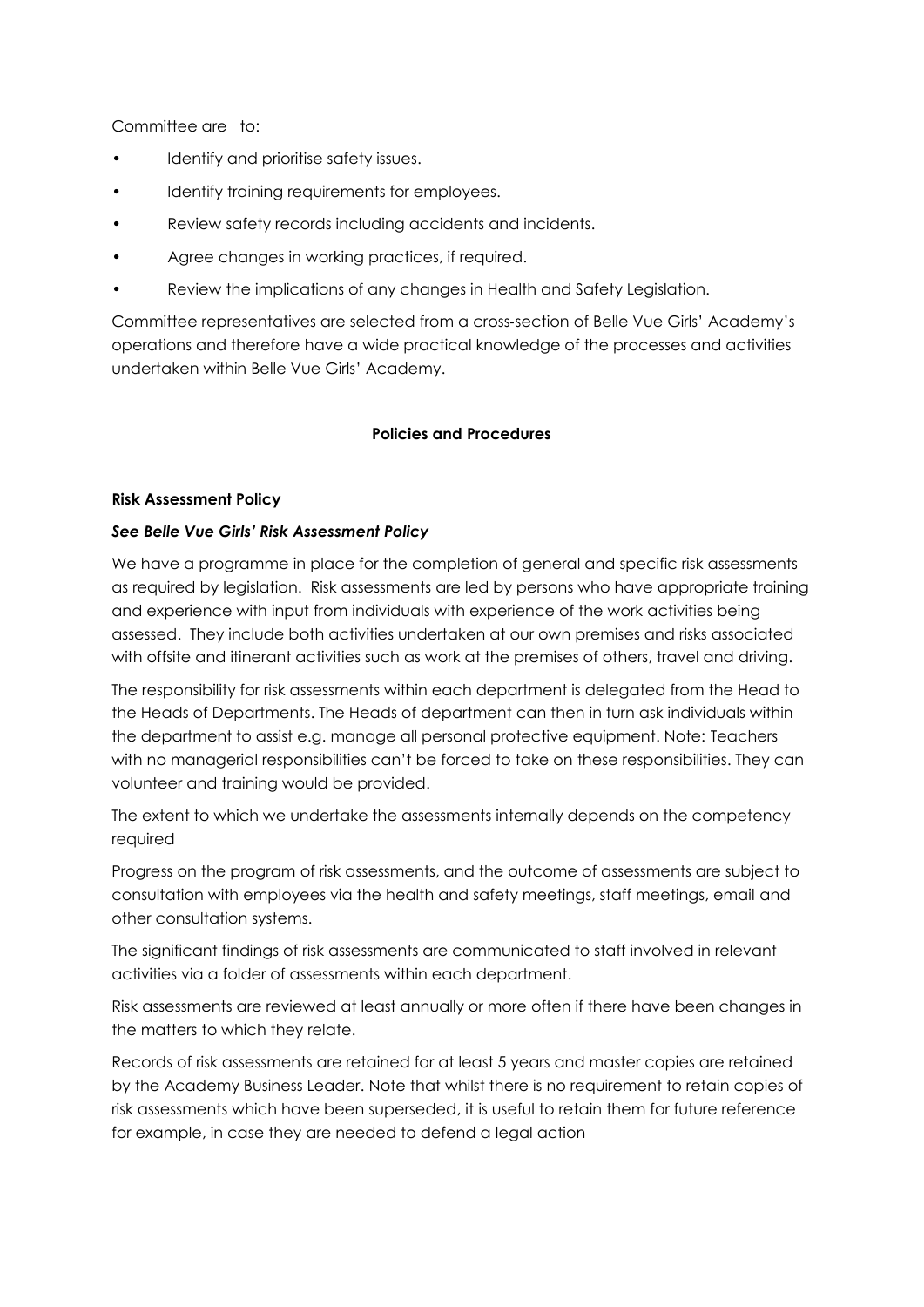# **Accident and Reporting Policy**

# *See Belle Vue Girls' Academy First Aid Policy*

It is our policy that all injury accidents, however minor, are recorded within the accident book

All accidents and incidents involving time off work are investigated to determine the causes and any actions necessary to prevent a recurrence. Where the accident caused, or had the potential to cause, serious injury, the investigation is conducted by the Academy Business Leader and in some cases the Health and safety advisor.

If an employee informs a manager of ill health which the employee believes to be work related, it is investigated in a similar way as other untoward incidents, with occupational health advice being obtained as necessary.

The Academy Business Leader is responsible for recording and reporting incidents which fall within the recording and/ or reporting requirements of the Reporting of Injuries, Diseases and Dangerous Occurrences Regulations 2013 (RIDDOR). All such incidents and any other incidents of a similarly serious nature are also reported to our insurers.

All accident records and associated information are filed confidentially and retained for 5 years.

Accident trends, learning points and the outcome of investigations of serious incidents are discussed at Governors meetings / Senior leadership team meetings. These discussions will only include such information which would enable the identification of individual accident victims. This information could also be made available to Trades Union Safety Representatives on request and discussed at health and safety committee meetings. Safety Representatives may also review RIDDOR reports subject to permission being given by the accident victim.

Should accident rates or trends increase this policy will come under review for its suitability and changes could be implemented.

# **Asbestos Policy**

As a result of a specialist survey, we have identified locations where asbestos containing materials are present within the building's structure. Some of these materials are left in situ, have been made safe by encapsulation or specialised painting methods, are clearly labelled and closely managed to prevent the accidental release of fibres.

A risk assessment has been undertaken of remaining ACMs and an asbestos management plan, produced as a result. A record of the location of ACMs, details of those which have been removed, the risk assessment and the management plan is held by the Academy Business Leader.

The condition of materials is reviewed through ongoing vigilance of our Site team. Any member of staff who thinks they may have disturbed ACM's are to adopt the following procedure:

1. Immediately stop what you are doing and evacuate the immediate area.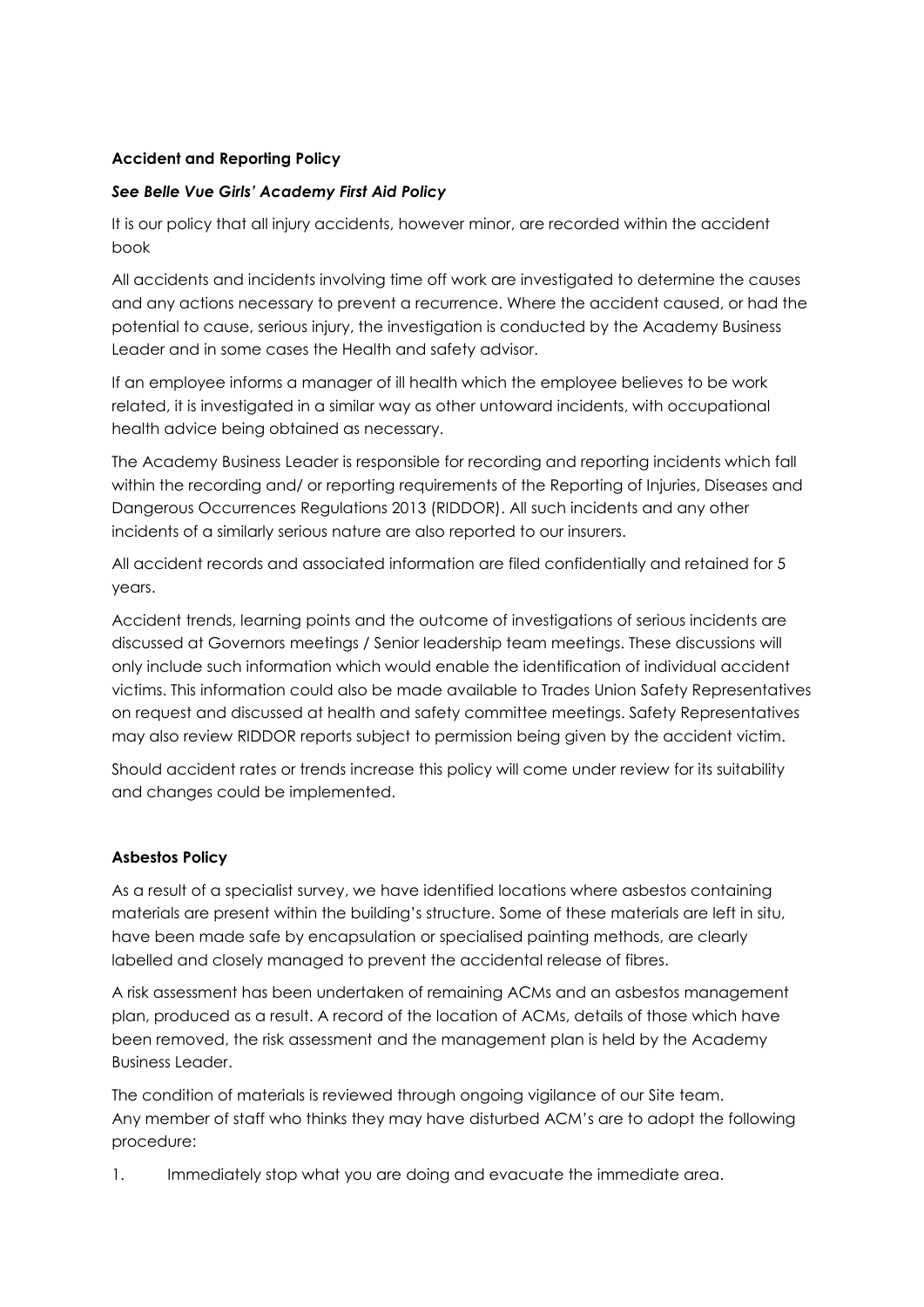2. Contact the Site Team and inform them of the situation.

3. Take a register of any personnel that were in the vicinity and ensure this is added to the accident book. The book must then be marked on the front with ASBESTOS INCIDENT **WITHIN** 

The risk assessment and management plan are reviewed at least annually and updated when there are changes in the matters to which they relate.

Any person whose work may disturb the ACMs, is notified of the location of the materials and made aware that no work may be carried out in the immediate vicinity without a permit to work. Note that a permit to work is best practice rather than being a legal requirement, but implementing a permit to work system for work on or near ACMs will help employers to comply with the law.

Work on ACMs is only carried out by licensed contractors whose credentials have been checked with the HSE's database.

We have ensured that Site maintenance team and regular maintenance and IT contractors have received asbestos awareness training and specific familiarisation with the ACMs in our building/s.

In the unlikely and unfortunate event that asbestos materials are accidentally disturbed, our critical incident plan will be immediately implemented.

# **Control of Contractors Policy**

# **See Belle Vue Girls' Contractor Policy**

We recognise that when we engage contractors to work on our premises, we have obligations to plan, monitor and control their work for the safety of everyone who could be affected by their activities. The contracting organisation also holds similar responsibilities and it is therefore our policy to work together with our carefully selected competent contractors to ensure that our workplace remains safe and without risk to health.

The majority of contract work falls within the definition of 'construction' and as a client we recognise our responsibilities under the Construction (Design and Management) Regulations 2015 (CDM) for:

- checking the competence of all appointees including contractors
- ensuring there are suitable management arrangements for the project including the provision of welfare facilities for use by contractors/staff
- allowing sufficient time and resources for all stages of the project
- providing pre-construction information to designers and contractors.

We also have obligations to control contract works under other legislation including the Management of Health and Safety at Work Regulations 1999.

We recognise that larger projects falling within the requirements of Part 3 of the CDM regulations are notifiable to the Health and Safety Executive and involve additional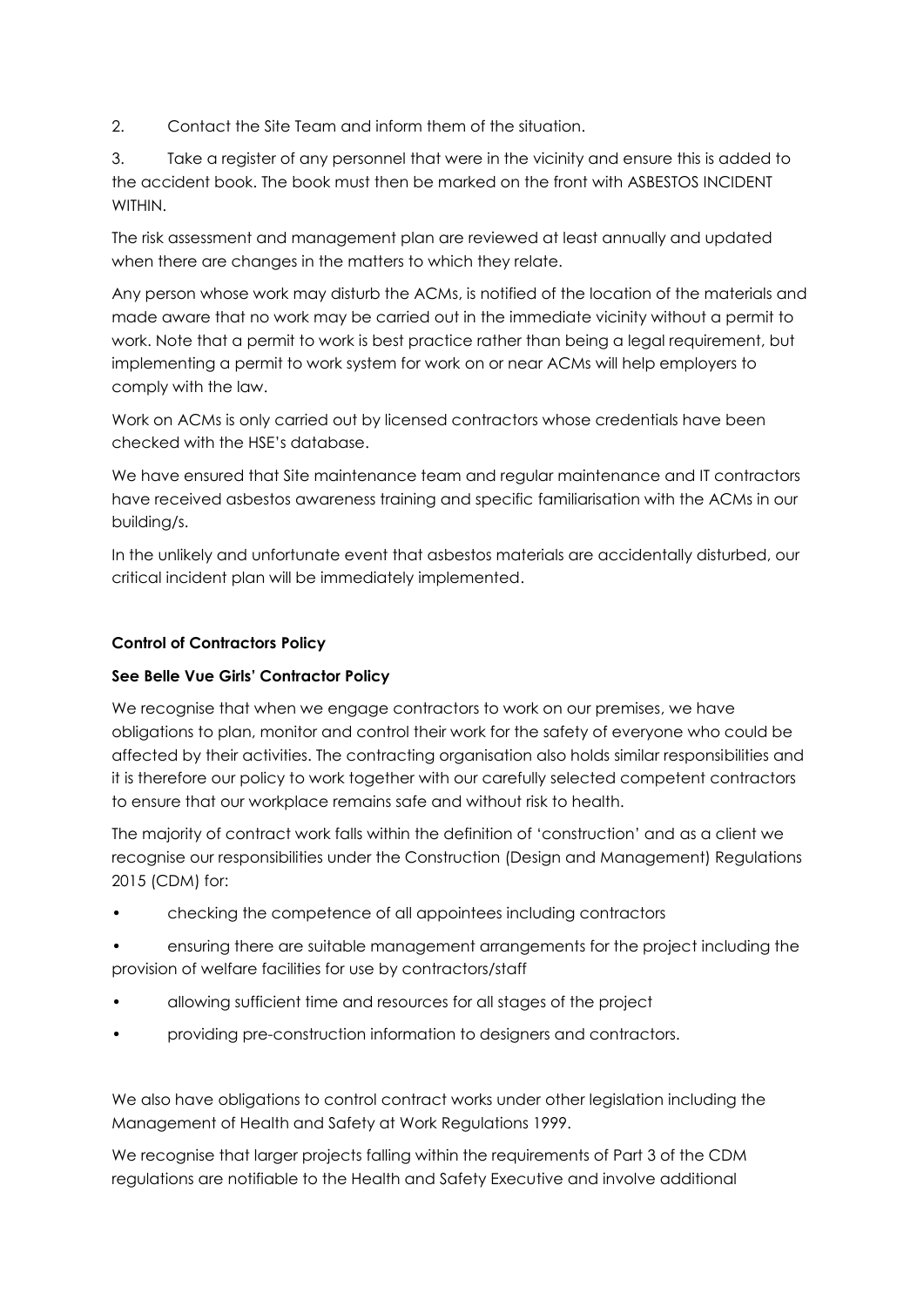responsibilities. This policy is not intended to cover the detailed health and safety arrangements for such projects which would be determined on a case by case basis and for which responsibility would be shared with the Principal Contractor and CDM Coordinator.

This policy sets out our approach to managing contractors involved in projects which are not notifiable under the CDM regulations but also includes how we identify those larger scale projects which are notifiable.

# **Overview of Procedures for Control**

When planning work to be undertaken by contractors we ensure that a single person has overall responsibility for planning and coordinating the work. This individual is normally our Academy Business Leader.

This individual undertakes a thorough evaluation of the work required to evaluate the scale of the project.

If it is likely that the project will exceed 30 working days with more than 20 workers on site at a time or more than 500 person days of construction work, and therefore falls within the additional requirements described in Part 3 of the Construction (Design and Management Regulations (notifiable projects), he/she undertakes the following actions:

• ensures that the Head Teacher and Academy Business Leader is promptly made aware

• coordinates arrangements for the appointment of a competent Principle Designer (PD) and Principal Contractor, taking into account guidance on competency set out within the Approved Code of Practice to the Regulations

• personally takes responsibility for ensuring that the work does not begin until there is an adequate construction phase plan in place and suitable welfare facilities for workers.

For notifiable projects the remainder of this policy does not apply, as health and safety arrangements will be determined specifically for the needs of the project and the majority of the detailed arrangements will be the responsibility of the Principal Contractor.

In the case of non-notifiable contract works, the individual responsible for coordinating the work on our behalf will:

• define the work that has to be done including the task, the place of work and associated issues

• consider the hazards that are likely to be introduced by the work and any risks arising from our business affecting the contractors

• determine whether it is reasonably practicable to segregate the contractors' work from the other activities taking place on site either by scheduling the work out of hours or by physical separation

• identify potential contractors and evaluate their competence to carry out the work safely

• ensure that any design or specification work undertaken by our organisation on our behalf is undertaken by competent persons who are able to eliminate hazards and control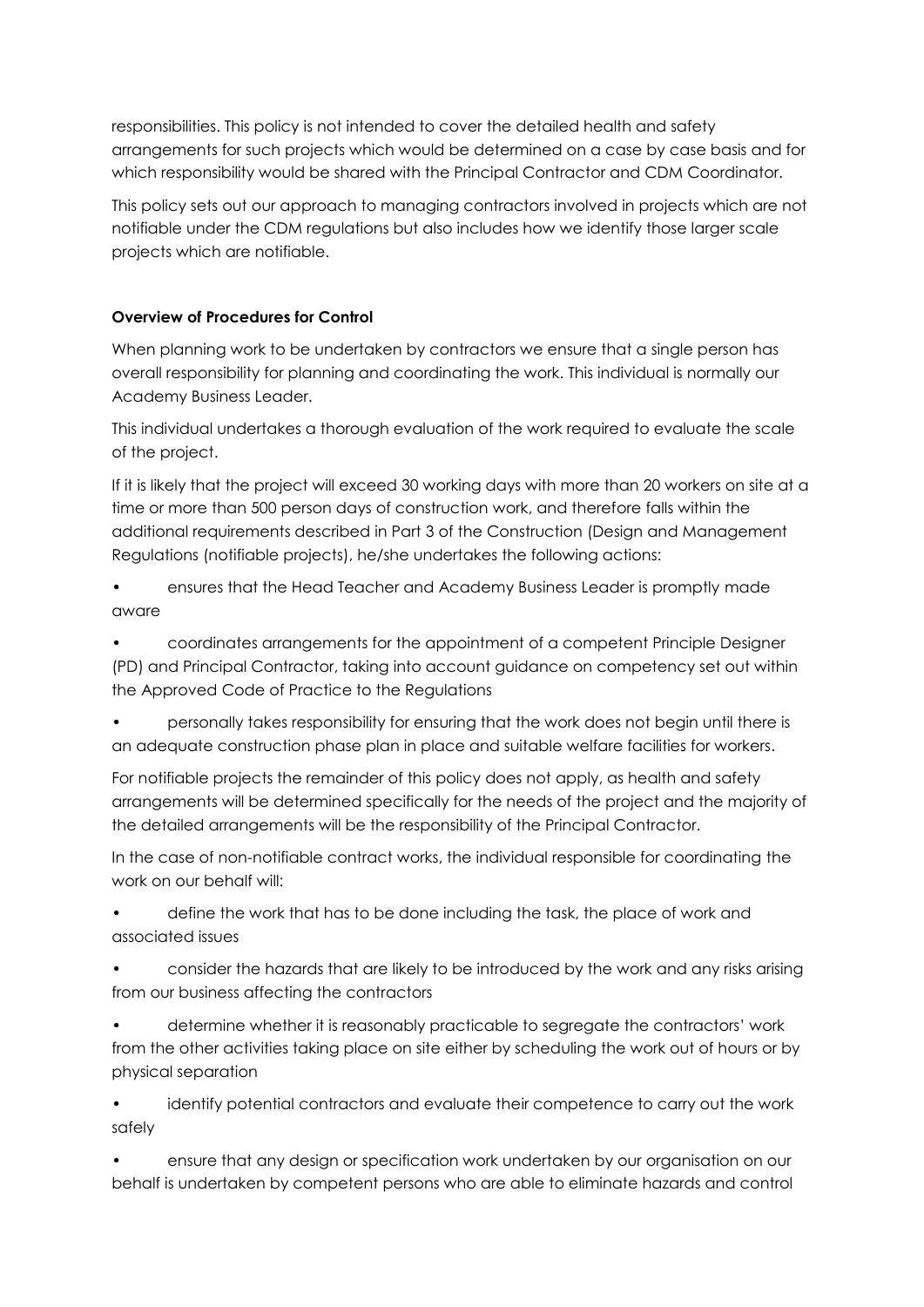risks within the design and meet their obligations under the Regulations

• obtain and provide essential health and safety information about the site, the activities, the work (including any residual risks identified by designers/specifiers) and safety rules, to enable the contractors to take these matters into account in their tender

• discuss detailed work plans with the successful bidder and review their risk assessment and method statement for the work

• ensure that health and safety requirements are included in the contract

• undertake or review risk assessments for the workplace to determine any new or changed risk controls to be introduced for the duration of the work and after it is completed

• ensure that a responsible person is appointed to meet the contractors representatives, ensure that they sign in/out and brief them with essential health, safety and emergency information

• if the work is particularly hazardous ensure that there are arrangements for issuing permits to work; Note that whilst not legally required in most cases, permits to work are good practice and enable the client to provide a higher degree of control where there is a risk of death or serious injury

• monitor the execution of the work to ensure that it is being carried out safely

lead a contract review to ensure that any problems are identified and recurrence is prevented by changes to procedures etc.

Further details about these arrangements are given in the remainder of this document.

# **Competence Assessment**

We select contractors based on technical competence, experience and suitability for the work to be done. In particular our assessment process involves a review of requested information from the contractor including:

- Track record of experience in similar contracts
- Membership of reputable trade bodies or approved contractor schemes
- Legally required registrations (e.g. Gas Safe Register)
- Health and safety policies and practices
- Recent health and safety performance (number of accidents etc.)
- Qualifications, training and skills of their staff and manager
- Selection procedures for sub-contractors
- Example safety method statements and risk assessments for similar work
- Supervision arrangements
- Arrangements for consulting their workforce
- References from previous clients.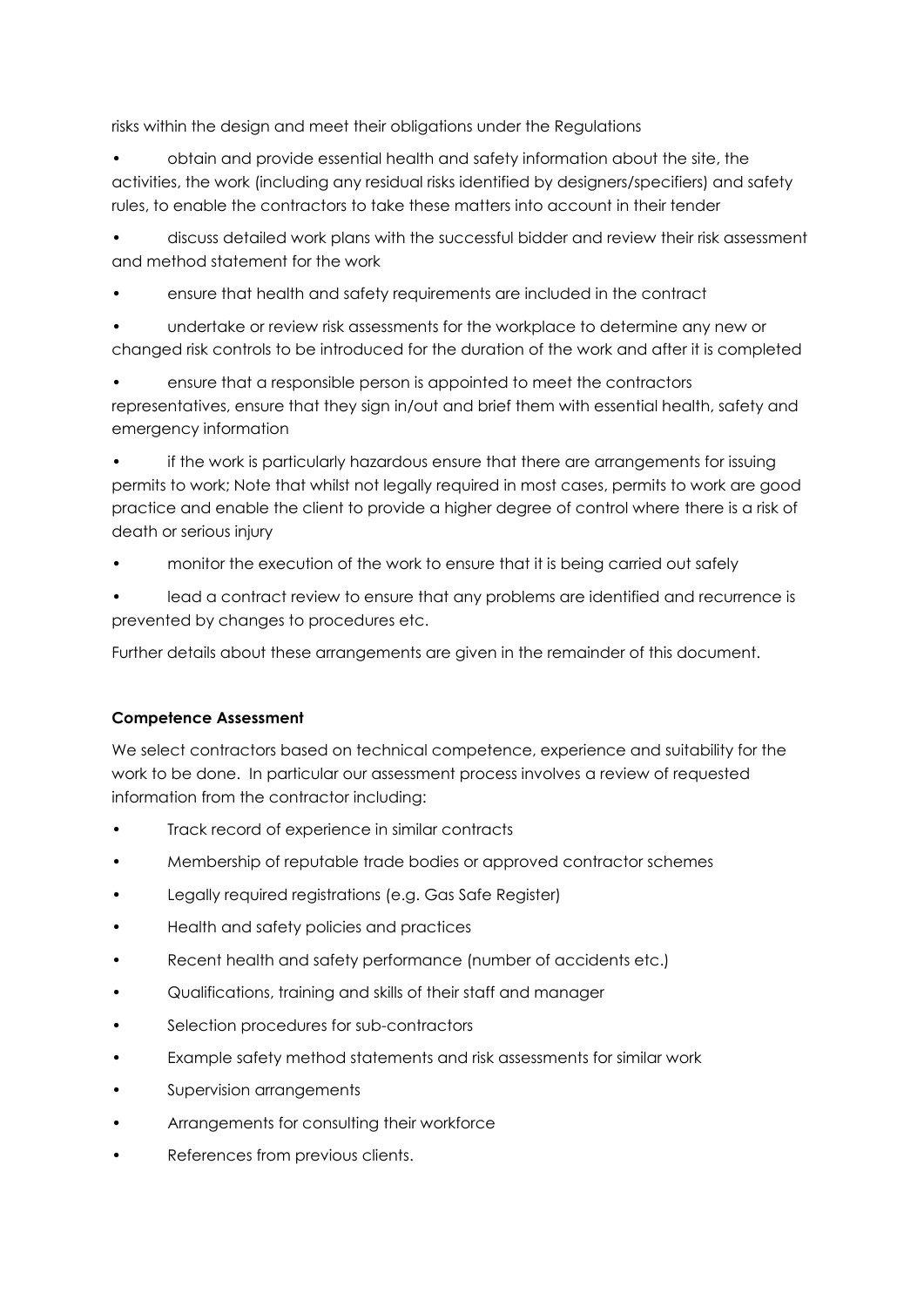We ensure contractors competencies, insurances, risk assessments and safe systems of work are checked prior to the commencement of work.

We also review the HSE's notices and prosecution database (www.hse.gov.uk/enforce/index.htm) to determine if the potential contractor has been subject to any formal legal sanction.

Any claim that a contractor is a member of a trade or professional body or an approved contractor scheme is verified directly with the body to ensure the membership is current and covers the work being offered.

# **Essential Information Provided to Contractors**

To enable contractors to take account of all issues affecting health and safety within their tender, we provide essential health and safety information including:

• For any design or specification work already undertaken, any information about risks which could not be eliminated at the design stage

- Any restrictions on the time or location in which the work is done
- Access, parking and road traffic rules

• information about other people who could be present in the premises, or could be at risk in the vicinity [including more vulnerable persons such as children, the elderly, the disabled and those with special educational needs- amend as applicable]

restrictions which will apply to the storage of goods, materials, skips, site huts and storage containers

• Rules regarding the storage of waste awaiting collection, and where applicable for removal of waste from site

- Smoking restrictions
- Rules about work on the electrical installation and the use of electrical equipment
- Requirements for work on the gas system

• general rules about the need to maintain escape routes and access to fire equipment plus any specific rules in relation to the project

• Rules requiring the use of personal protective equipment when required as a result of the hazards of the work [and as required within designated hearing protection/head protection/safety footwear/hi viz areas –

• any particular hazards within the premises such as the presence of asbestos within work areas likely to be used by the contractors, fragile roofs, overhead or underground services, confined spaces, reversing vehicles at loading bays etc., anticipated hazards from the work activities undertaken or other contractors, machinery or hazardous substances

• restrictions on the introduction of certain high hazard equipment or processes except where agreed in advance and subject to a permit to work, e.g. radioactive sources, cartridge tools, hot work, lifting equipment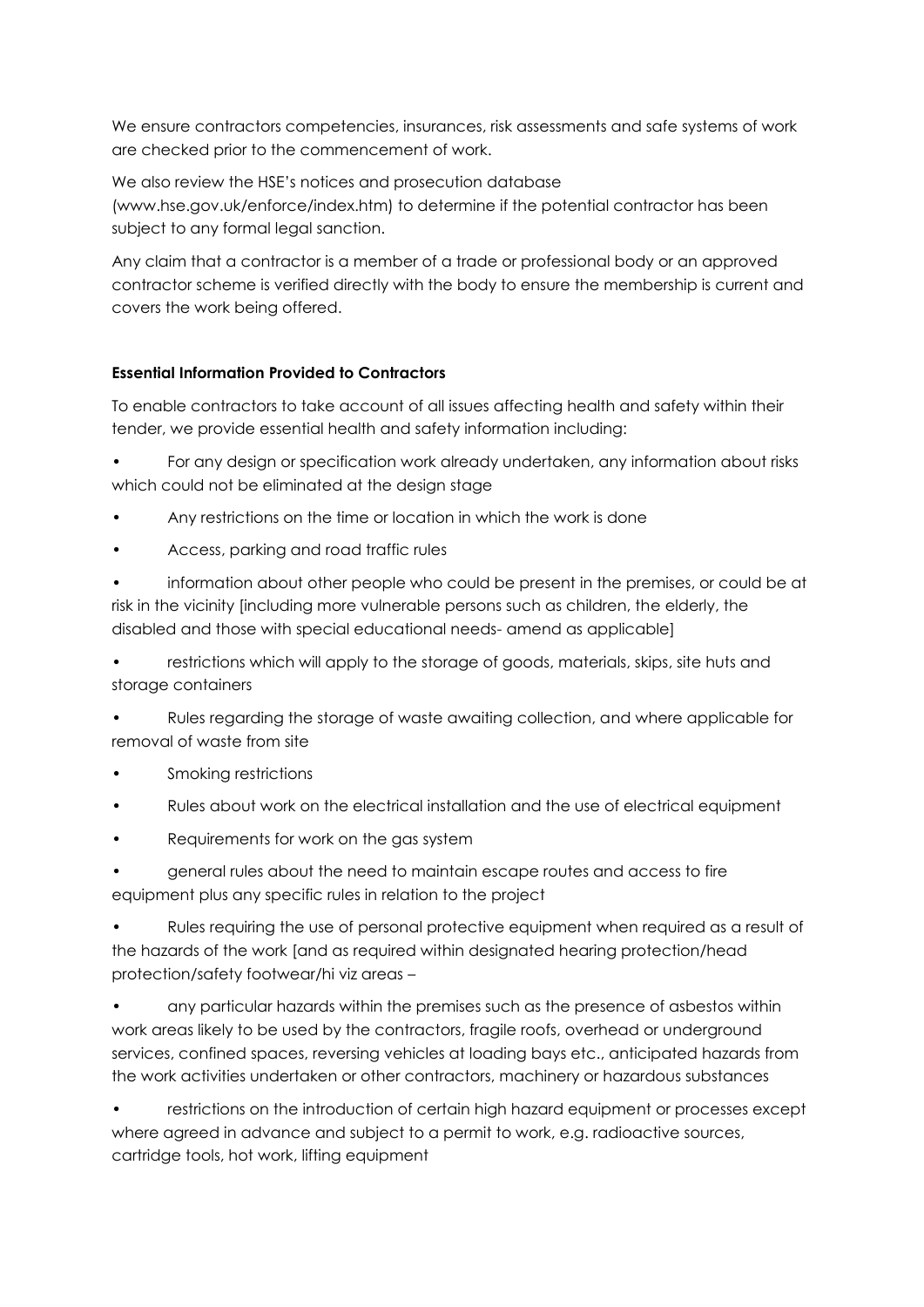- Restrictions and rules about the use of hazardous substances or generation of noise
- rules about work at height including roof work, scaffolds, mobile elevating work platforms and suspended access equipment when applicable

• Restrictions on the use of our facilities eg toilets, washing facilities, restaurants and equipment eg fork lift trucks

- Requirements for Supervision and quality assurance
- Restrictions or rules on the use of sub-contractors

• The need for contractors to provide their own first aid arrangements/ the availability of our first aid facilities and personnel

- Any specific qualifications required for particular parts of the job
- Security clearance arrangements
- Requirements to report all accidents and incidents to the Client representative

The contact details of our representative responsible for coordinating the work who can be contacted for further information.

# **Receiving Information from Contractors**

Once the contractor is selected, detailed work plans are discussed and the contractor's risk assessment and method statement is reviewed.

Any risks created by the contractor affecting other persons on the premises are taken account of in our own risk management arrangements for the duration of the project.

# **Authorisation/Permits**

Contractors representatives are required to sign in on arrival and out on leaving. I.D badges are provided and must be worn at all times during term time. During holiday periods where there could be large numbers of contractors on site the site foreman for each group will be inducted and he will be responsible for keeping registers of who is on site at any time. They will also be responsible for the registering of personnel in the event of an emergency.

Each representative is briefed on essential health and safety requirements and is required to sign that they understand our health and safety rules for contractors.

For particularly hazardous work, a Permit to Work is required. This includes:

- Hot work
- confined space work
- Work with asbestos containing materials
- Work on pitched roofs
- Work on live electrical equipment.

Our representative identifies work which will require a permit and completes the document with details of the work to be undertaken, foreseeable hazards, the precautions to be implemented by the contractors and the start and finish time of the permit. Both parties sign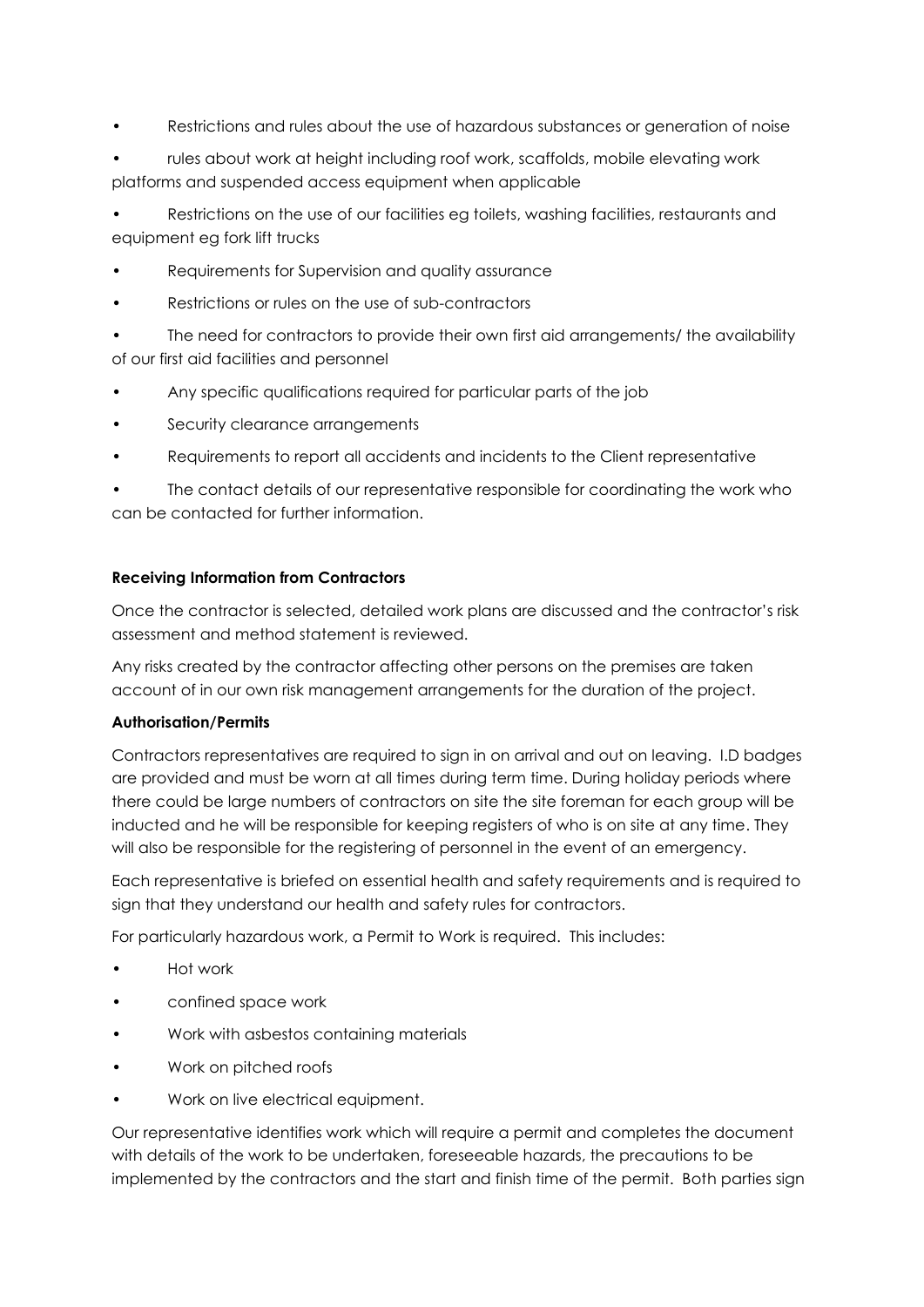to indicate that particular work methods and precautions have been agreed.

Contractor's representatives are required to keep a copy of their permit at the place of work which may be inspected by our managers. At the end of the permitted time, the permit is closed by sign off from both parties to indicate that the work is finished and the work area is safe.

# **Contracts**

In the conditions of contract we stipulate that the contractor and all of their employees must:

- adhere to the contractor's safety rules which we have issued
- comply with their own method statements or where this is not practicable for any reason, to agree changes with our client representative in advance
- comply with all health and safety laws applicable to the work undertaken.

# **Briefing**

As described within the Authorisation/Permits section above, on arrival at our site, contractor's representatives are questioned and briefed by a Site Team Member/ Academy Business Leade in relation to the following matters:

• parking arrangements

• any hazards that the contractor may create for other building users eg use of chemicals or flammable liquids, obstructing access, power tools

• any hazards arising from our own activities on that day which may affect him/her

• a reminder [of the locations of any known asbestos containing materials/that there is no known asbestos containing materials in the building] but if he/ she suspects anything to stop work and ask

agreed safe working method to protect the contractor and others

• the importance of the contractor not doing any work which has not been previously agreed

• the fire procedure including: raising the alarm, sound of the alarm, assembly point, exit routes, identity of fire marshals, location of extinguishers – for use if trained

- Smoking rules
- The need for the contractor to report any accidents or hazards
- Arrangements for waste removal if necessary
- Toilet location and any other welfare facilities for their use
- The need to sign in on arrival and sign out before leaving

Specific activities requiring a permit to work and how this will be issued and by whom, before the contractor commences work.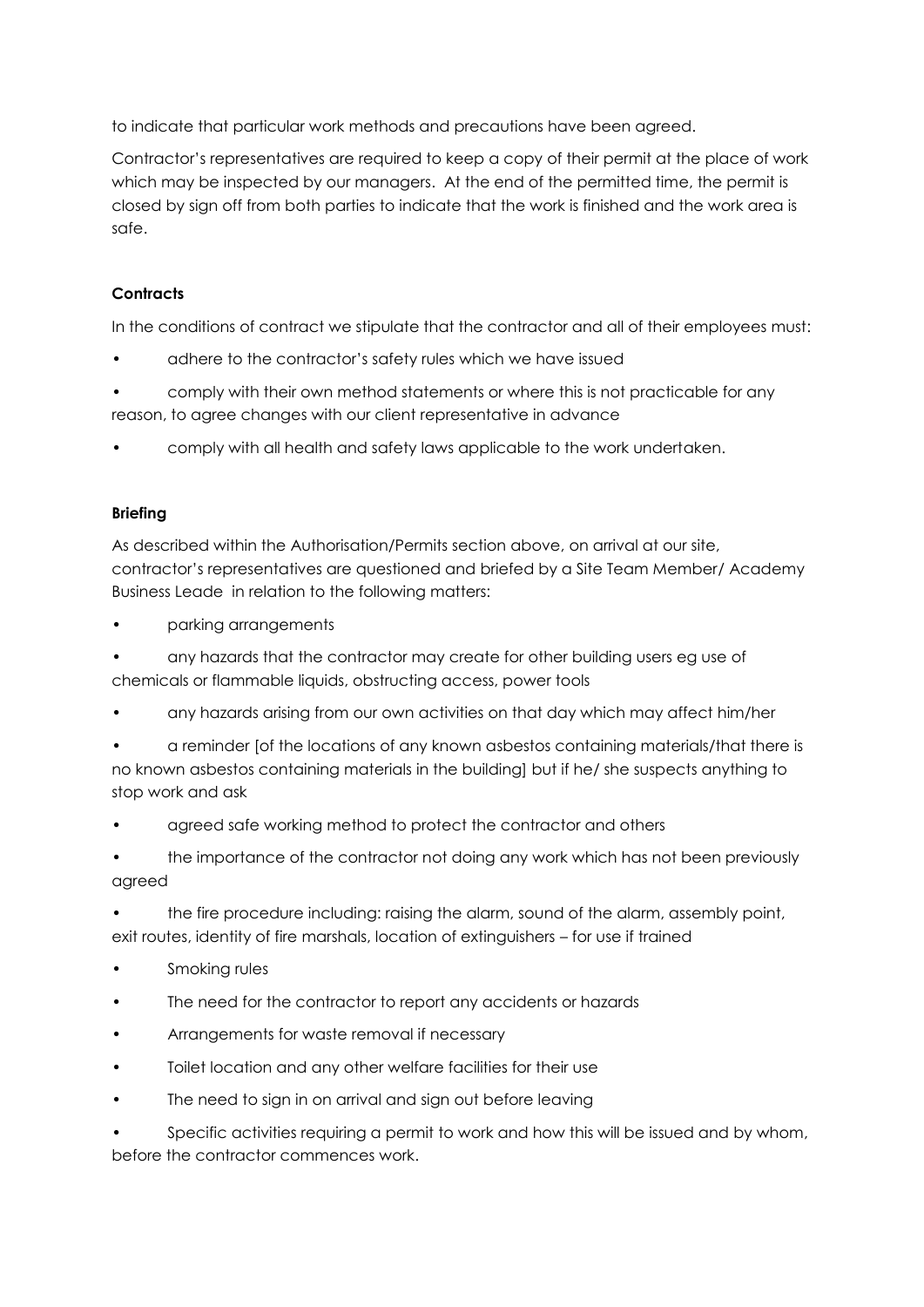# **Monitoring**

All work by contractors is monitored periodically to:

- review progress
- check quality of workmanship
- check that the workers on site are those expected and who have signed in
- identify any problems or unanticipated risks at an early stage

• check that work is restricted to the areas anticipated and not creating additional risks by spreading beyond the agreed area or involving unauthorised work

• check that method statements are being followed, that the contractors are complying with site rules and that they are generally working in a safe manner

The degree of monitoring depends on the type of work involved for example, [regular contract work activities such as window cleaning are checked a few times per year, whereas building alterations might be checked several times in a day.

Where monitoring detects poor standards, this is addressed with the contracting company concerned and, if necessary, monitoring frequency is then increased. Where appropriate, work is stopped whilst a solution is found.

# **Contract Review**

On completion of works the Principal Designer ensures that we receive a Health and safety file containing required certification, operating instructions, product guarantees and other necessary health and safety information. He also ensures that ongoing inspection and maintenance requirements of new equipment are identified and scheduled.

He also leads a contract review process to evaluate satisfaction with the contractor's work and identify any other concerns which may have arisen. The review covers in particular:

- Quality of the work
- Compliance with health and safety rules and with the method statement
- Effectiveness of communications
- decision whether to add or delete the organisation from the preferred contractor listdelete if not applicable
- Any improvements required to the policy and procedures for control of contractors

This process takes place on completion of the work or, in the case of contracts for regular work, takes place at least annually.

Where the review indicates that the contractors standards are below those required, we would normally remove them from our approved list of contractors.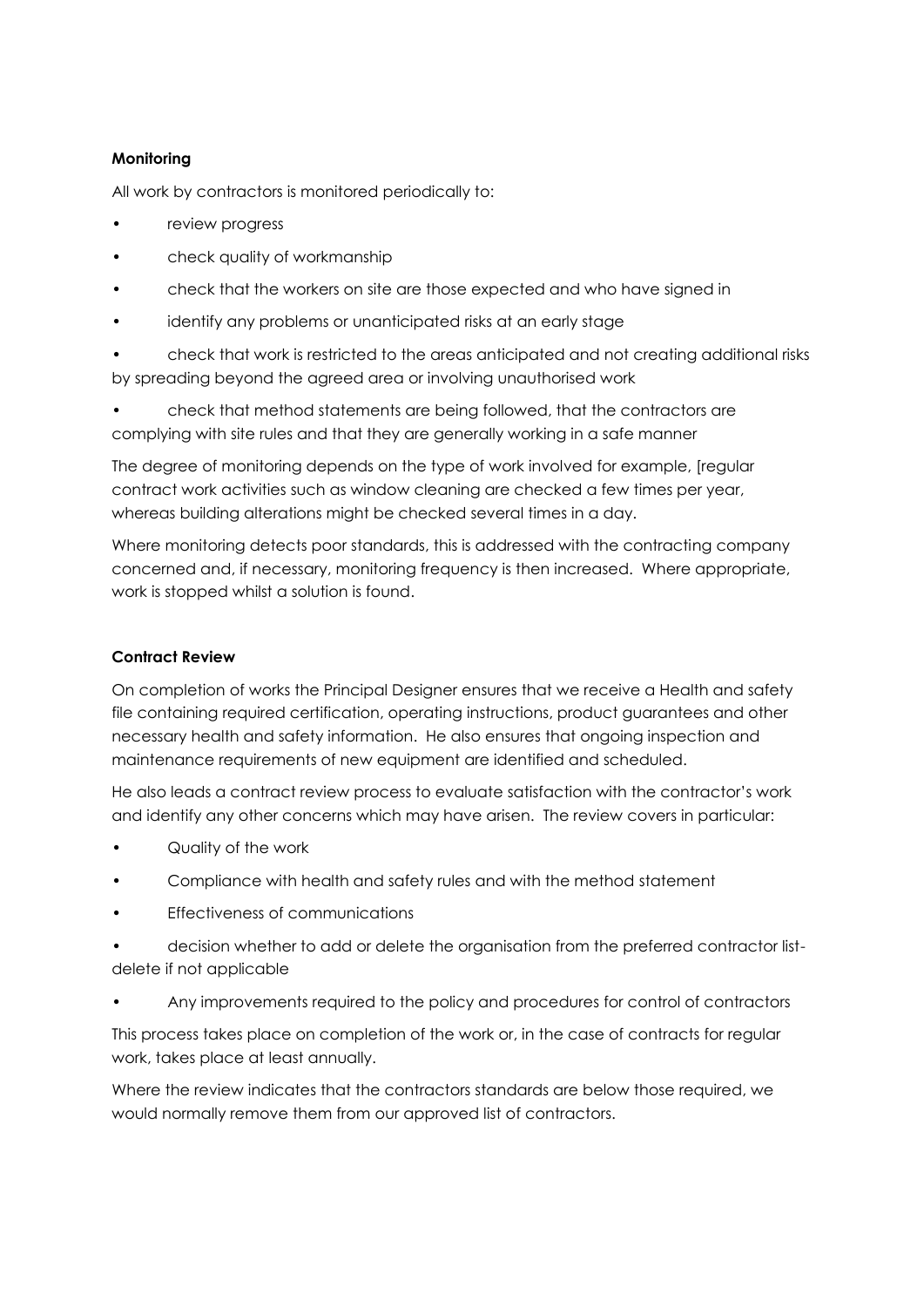# **Communication and Consultation Policy**

Belle Vue Girls Academy is committed to a partnership approach to risk management involving all managers and employees. In particular the Academy will consult with staff on:

• Any changes at the workplace that may substantially affect their health and safety, for example, changes in systems of work

The arrangements for competent advice on health and safety matters

• The information to be given to employees about risks to health and safety and preventative measures

- The planning and organising of health and safety training
- The health and safety consequences of introducing new technology.

#### **Critical Incident Plan**

#### *See Belle Vue Girls' Critical Incident Plan*

Belle Vue Girls Academy has a plan to identify the action to be taken in the event of any critical incident. The plan reflects on the procedures for dealing with the incident and the issues which may arise following the critical incident. In developing the plan the safeguarding and welfare of the pupils and staff have been given priority and consideration has been given to the safety and integrity of the building and includes a plan for continuity of the school operations.

#### **Disabled or Temporary Disabled Employees Policy**

Where we employ persons with disabilities, or where existing employees become disabled, we ensure that the workplace is adapted for their needs including arrangements to ensure their health, safety and welfare.

In the case of temporary disability such as a broken limb, it may be necessary to exclude the individual from our workplace if adaptations are not reasonably practicable in the short timescales involved. When individuals have been issued with a fit note by a doctor, they are not permitted to work unless either the date to which they have been signed as unfit to work has been reached or, if the fit note indicates they may be fit to work subject to conditions, that those conditions have been assessed and relevant changes have been made to meet them, if necessary using occupational health advice.

We ensure that the needs of disabled staff are taken account of within risk assessments and if necessary, undertake an individual risk assessment for the work of the particular employee, taking into account their abilities and disabilities. The risk assessment covers not only the risks to the individual but also any additional risks which may be created if the individual is unable to assist in anticipated emergency situations such as responding to staff fire alarm.

We also develop a personal emergency evacuation plan (PEEP) to cover any emergency that may occur which may result in evacuation and that may affect the individual concerned. If members of the public or parents attend site they will be escorted by an individual responsible for their evacuation.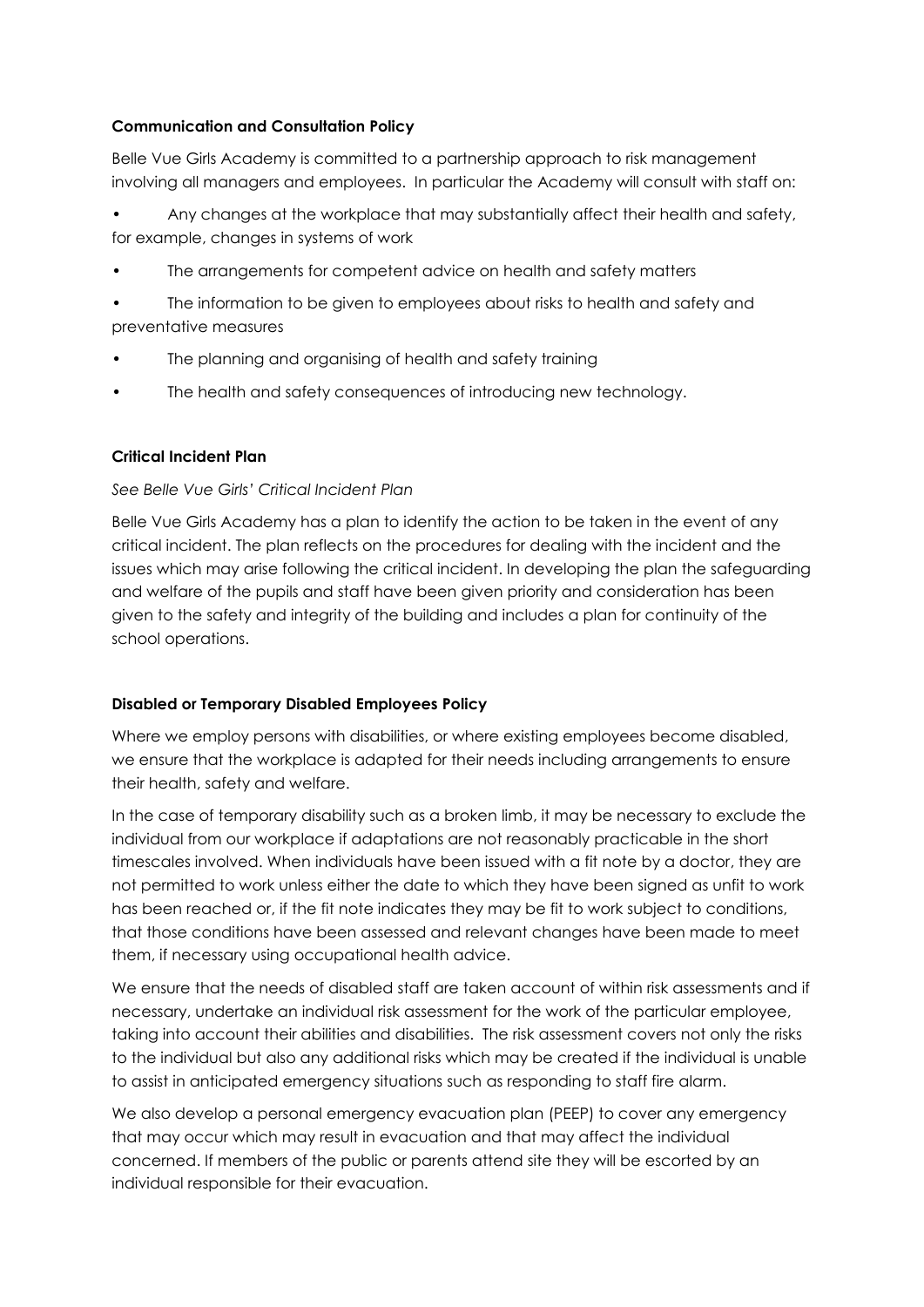Relevant risk assessments [and the PEEP] will be reviewed at frequencies which take account of any change in the person's health condition

#### **Electrical Safety Policy**

All work on electrical equipment and installations is carried out by our qualified electricians or qualified contractors. We have undertaken risk assessments of their work activities and adopted safe systems of work based on best practice. Our Electricians are updated and provided with further information when there are changes to electrical installation standards. Other staff are clearly instructed that they are not permitted to undertake any electrical repairs.

Electrical standards are applied as set out within the Electricity at Work Regulations 1989 and for new works, the standards applied follow current requirements of BS7671 (the IEE Regulations for Electrical Installations) and the current Building Regulations.

It is the Academy's policy that live working is prohibited although voltage detection testing is permitted where essential by qualified and experienced staff with appropriate controls and suitable equipment. In the unusual circumstance that live working cannot be avoided the use of a permit to work system will be employed.

Our own installation will be tested and inspected at least every 5 years by a competent electrician and improvements implemented as necessary for safety.

Our arrangements for the electrical safety of portable electrical equipment including are covered in the section of this policy on Work Equipment

#### **Environmental Policy**

At Belle Vue Girls Academy we understand that our work has to be undertaken with the minimum amount of environmental impact as possible. We ensure this by constantly assessing our environmental impact whether by written assessment or dynamic risk assessment.

We constantly assess if better technologies or products are available should we need to replace or repair items.

By constantly assessing these and choosing the best product for the role we will decrease our environmental impact.

Refer to Waste Management Policy for guidance on how we minimise our impact through waste management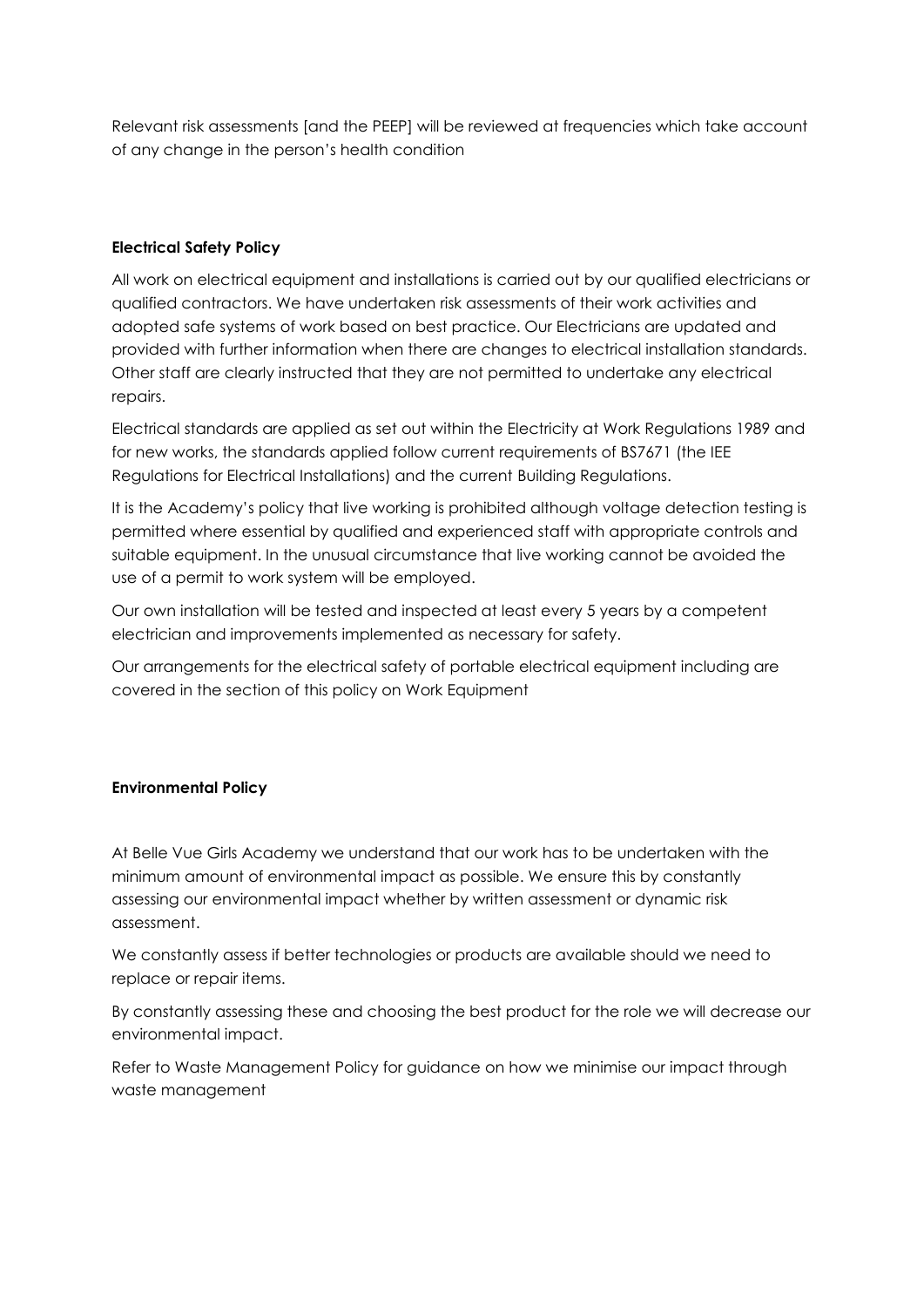#### **Fire Safety Policy**

*See Belle Vue Girls' Academy Fire and Evacuation Policy*

A separate fire safety policy is available. This takes into account the premises, fire safety engineering in place at the school, staffing levels, training requirements, fire risk assessments, maintenance and inspections. All fire risk assessments are undertaken by an accredited fire risk assessor from a third party accredited fire risk assessment scheme. All persons working on the fire safety equipment or systems are required to be competent to do so

#### **First Aid Policy**

*See Belle Vue Girls' Academy First Aid Policy*

*We have undertaken an assessment of first aid needs to determine the numbers of first aiders*  and the first aid facilities required.

#### **Hazardous Substance Policy**

We use limited quantities of hazardous and dangerous substances including cleaning substances, paints, lubricants, glues, sealants. We also undertake activities which generate hazardous or dangerous substances such as e.g. weld fume, wood dusts.

All products in use which contain hazardous or dangerous substances are listed on an inventory and a current safety data sheet is obtained from the supplier. Trained COSHH assessors undertake risk assessments of the use of each substance and exposure to any hazardous by-products and we then apply the recommended risk control measures.

We ensure that risk assessments are undertaken prior to activities which involve the generation of, or exposure to, hazardous substances.

When storing hazardous and dangerous substances we check that the storage area is suitable and that only compatible substances are stored together. Substances are stored in fully labelled containers which include hazard warning labels where appropriate. All containers including aerosols are stored in a cool dry place, away from the sun and any flammable liquids are stored separately in a specially designed fire resistant flammables store.

A bespoke external store is provided for the storage of gas cylinders including proper ventilation and warning signs.

Substances are locked away so far as is practicable so that they are only accessible to authorised persons who have been trained in their safe use. Employees are particularly reminded of the need for good personal hygiene and the prohibition of eating, drinking or smoking, when using such substances. Employees are also provided with any necessary personal protective equipment and instructions for its use, maintenance, storage and replacement.

The correct storage of substances and their correct use is monitored through regular audits.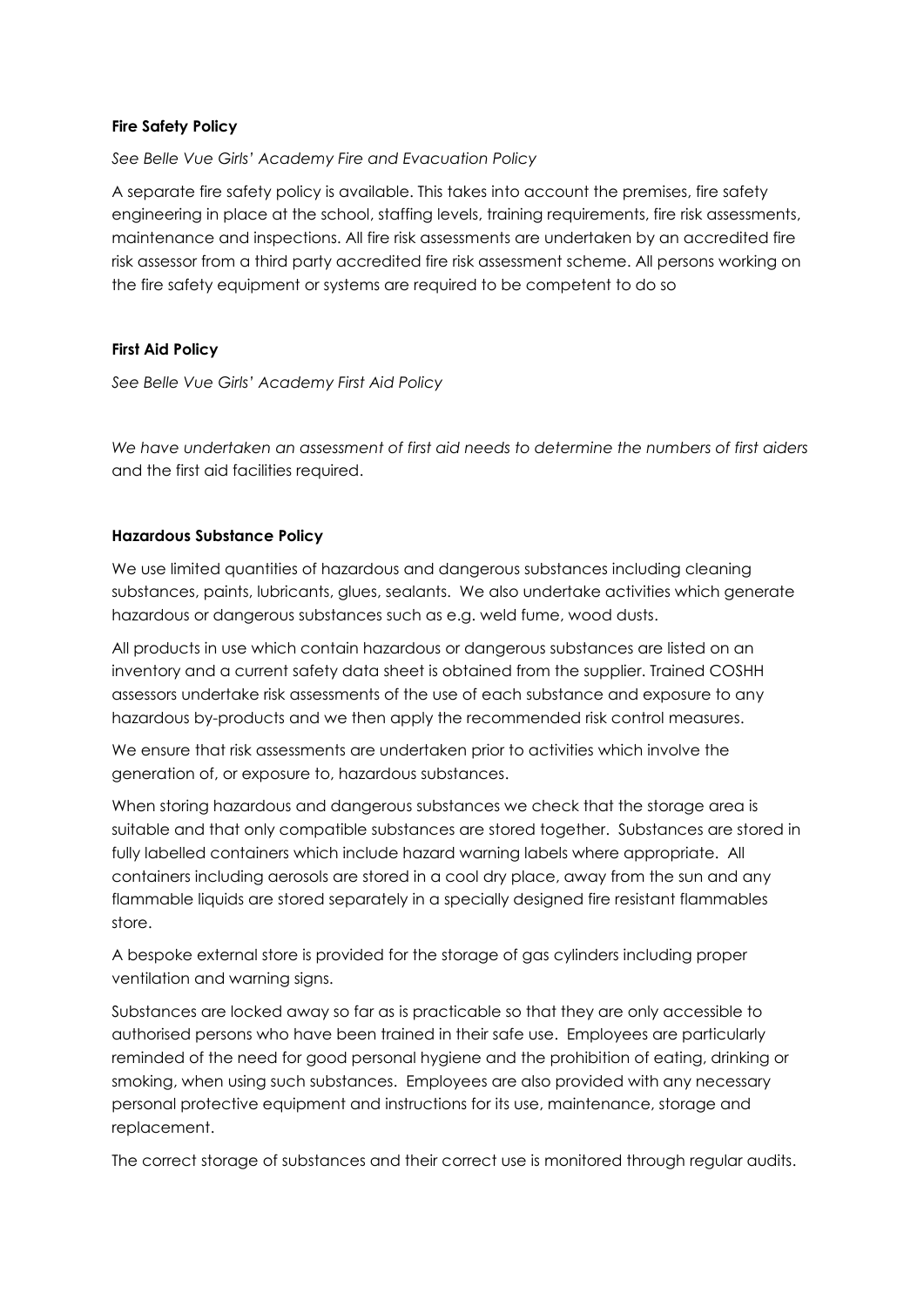Where substances are surplus to requirements, these are disposed of via licensed waste contractors and a waste disposal note retained.

Spillage and emergency procedures are determined as part of the risk assessment process

# **Legionella Policy**

Belle Vue Girls Academy has implemented arrangements to prevent the growth of legionella bacteria in water systems in accordance with the HSE's 'Approved Code of Practice (L8) – Legionnaires Disease: The Control of Legionella Bacteria in Water Systems' and 'HSG274 Legionnaire's disease: Technical guidance'.

These arrangements include:

- Assessment of Legionnaires' disease risk and preparation of a scheme for preventing or controlling the risk, conducted by a competent contractor.
- appointment of the Head Teacher as 'responsible person' with authority and responsibility for day to day implementation of the universal precautions and testing specified in the HSE's ACoP and any particular precautions specified in the risk assessment
- the maintenance of records of all applicable maintenance and testing which are held in the site office together with a copy of the risk assessment and details of the competent person who conducted it
- monitoring by a competent contractor to check the records and confirm that the precautions have been implemented.
- Any recommendations arising from monitoring or risk assessments are presented to the Academy Business Leader for action

All plumbing alterations are carried out by trained plumbers in order to ensure compliance with water regulations and byelaws.

# **Manual Handling Policy**

Although every effort is made to reduce loads to a level where there is little risk of injury, we accept that this cannot always be achieved, particularly in relation to delivery activities which involve heavy lifting or pushing/pulling.

Specific manual handling risk assessments are undertaken by trained in-house manual handling assessors, to identify tasks which present a risk of injury and the precautions required to reduce the risk to the lowest level reasonably practicable. Recommendations arising from the assessments are implemented by managers, employees are instructed in the outcome and copies of the assessments are provided to all employees.

Equipment is provided where possible to minimise or simplify handling of heavier objects eg trolleys and sack trucks and we ensure that two persons are available where the risk assessment identifies the need. Safety footwear and suitable gloves are supplied to the site team and the Academy Business Leader is to monitor to ensure that it is used.

Employees involved in significant lifting are trained in the safe techniques to use and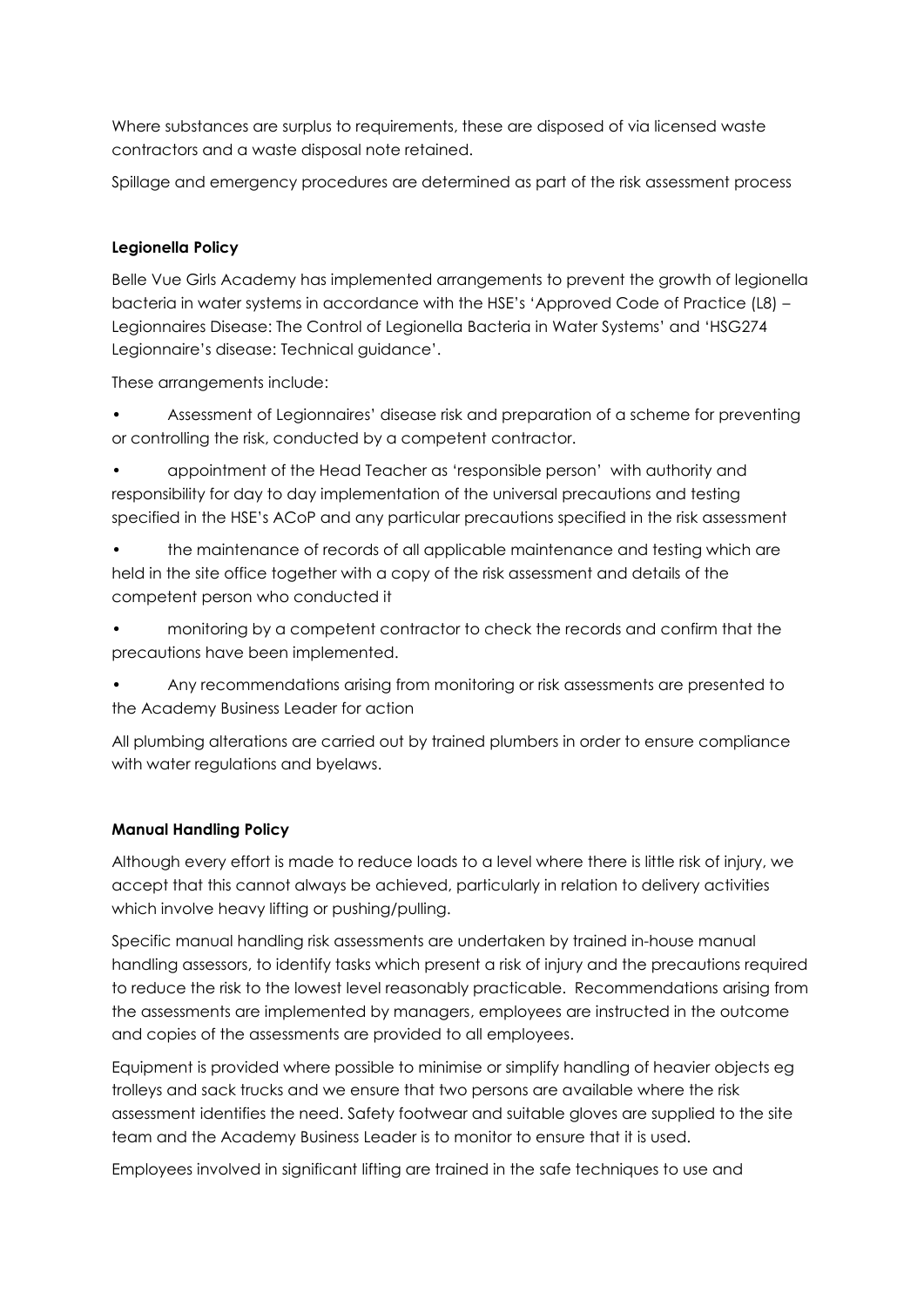instructed to report to their line manager any health concerns that may make manual handling less safe for them.

New and expectant mothers, those with health conditions which place them at additional injury risk, and workers below the age of 18, are generally prohibited from carrying out manual handling activities. Where an individual in these categories, has duties which would ordinarily involve manual handling, their line manager is responsible for ensuring that they are not permitted to continue with these duties until the risks have been assessed.

Records of manual handling assessments are retained for at least 5 years

Manual handling assessments are reviewed at least annually or more often if there have been changes in the matters to which they relate

#### **New and Expectant Mothers Policy**

Our risk assessments have identified that some activities involve risks to new or expectant mothers at work ie use of chemicals, exposure to vibration, risk of specific infections, heavy lifting. As a result on notification of pregnancy employees are instructed that certain tasks cannot be carried out or they must ask a colleague to assist.

In the event that an employee notifies us that she is pregnant, and on return to work following birth, we undertake a specific risk assessment of her work taking into account HSE guidance and any particular information which the employee has provided. For employees involved in anything other than low risk office work, this risk assessment is undertaken with input from our Occupational Health Advisor.

Recommendations arising from the assessment are implemented promptly and the assessment is reviewed every 3 months.

We provide rest facilities for new and expectant mothers as detailed within the welfare section of this policy

# **Occupational Health Policy**

Occupational Health advice is obtained for those requiring it through our Occupational Health Advisors Fusion HR.

Occupational Health records are retained confidentially for 40 years

# **Out of Hours and Lone Working Policy**

See BDAT Lone Worker Policy

The Health and Safety Executive (HSE) defines lone workers as 'those who work by themselves without close or direct supervision.' In our business we have identified the following lone working situations:

- Those working alone in remote parts of the school site
- Persons working in the premises before or after normal hours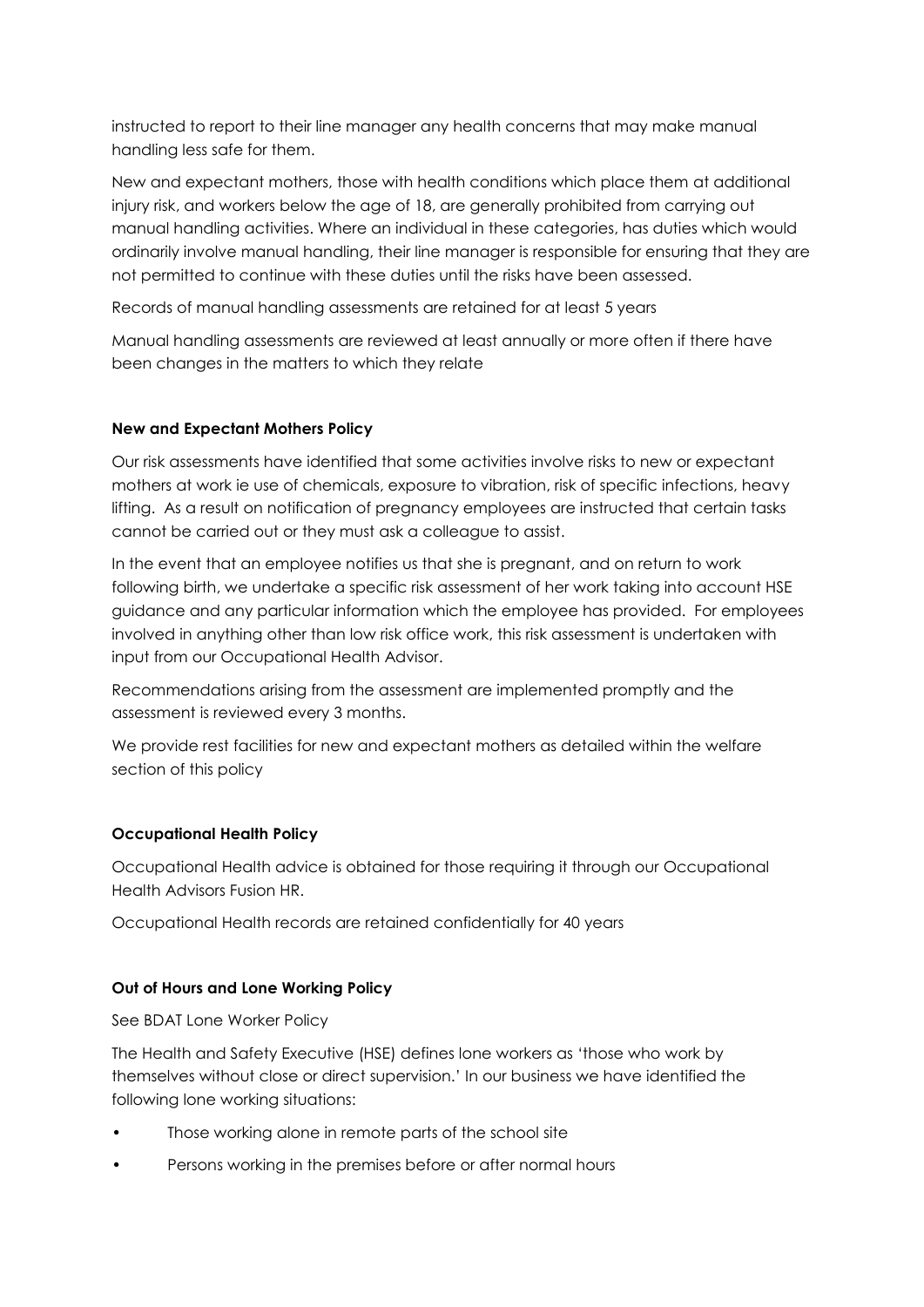Peripatetic workers and home-workers.

We have undertaken risk assessments of these lone working activities and put in place risk control measures including:

• Regular communication is mandatory whilst working out of hours

• Office staff working out of hours are to inform the site staff of their whereabouts and the time they intend to finish

The building has a security sweep prior to lock down

As a result of the risk assessments we have informed staff that the following tasks may not be undertaken as a lone worker:

- Work at height including steps and ladders
- Use of machinery
- Heavy manual lifting tasks
- Electrical work

Our staff are instructed that they must immediately leave any situation in which they feel uncomfortable or at risk and that such action has the support of management

# **Slips, Trips and Falls Policy**

We have reviewed all of our premises for slip, trip and fall hazards and taken action to resolve the issues identified and recorded these in our risk assessments. Housekeeping standards and the condition of floors are reviewed formally on a termly basis as part of our workplace monitoring regime. The results of this monitoring are recorded and actioned.

The prevention of slip and trip accidents in the workplace relies on the involvement of all staff and everyone is encouraged to deal with hazards when noticed. Staff are instructed in the importance of storing equipment in designated locations and in particular keeping walkways free from obstructions and trailing cables. They are also encouraged to report hazards, seeking assistance with any which they cannot personally resolve.

We ensure that storage areas are of sufficient capacity, are well managed and are under the control of an identified person.

Steps and stairs are equipped with handrails. Step edges are kept in good condition External step edges are highlighted with yellow paint where necessary for visibility.

When specifying hard flooring, we ensure that it meets the surface roughness requirements suitable for the activities taking place and, as part of our risk assessment process we undertake assessments of the slip risk from hard floored areas in line with HSE guidance taking specific account of the use of the area.

Cleaning regimes are designed to ensure that dust, grease and other slip hazards are well controlled, with all hard flooring cleaned at least once per week. If there is a spillage, cleaning staff are responsible for ensuring that it is cleaned up promptly and any wet floor is clearly highlighted.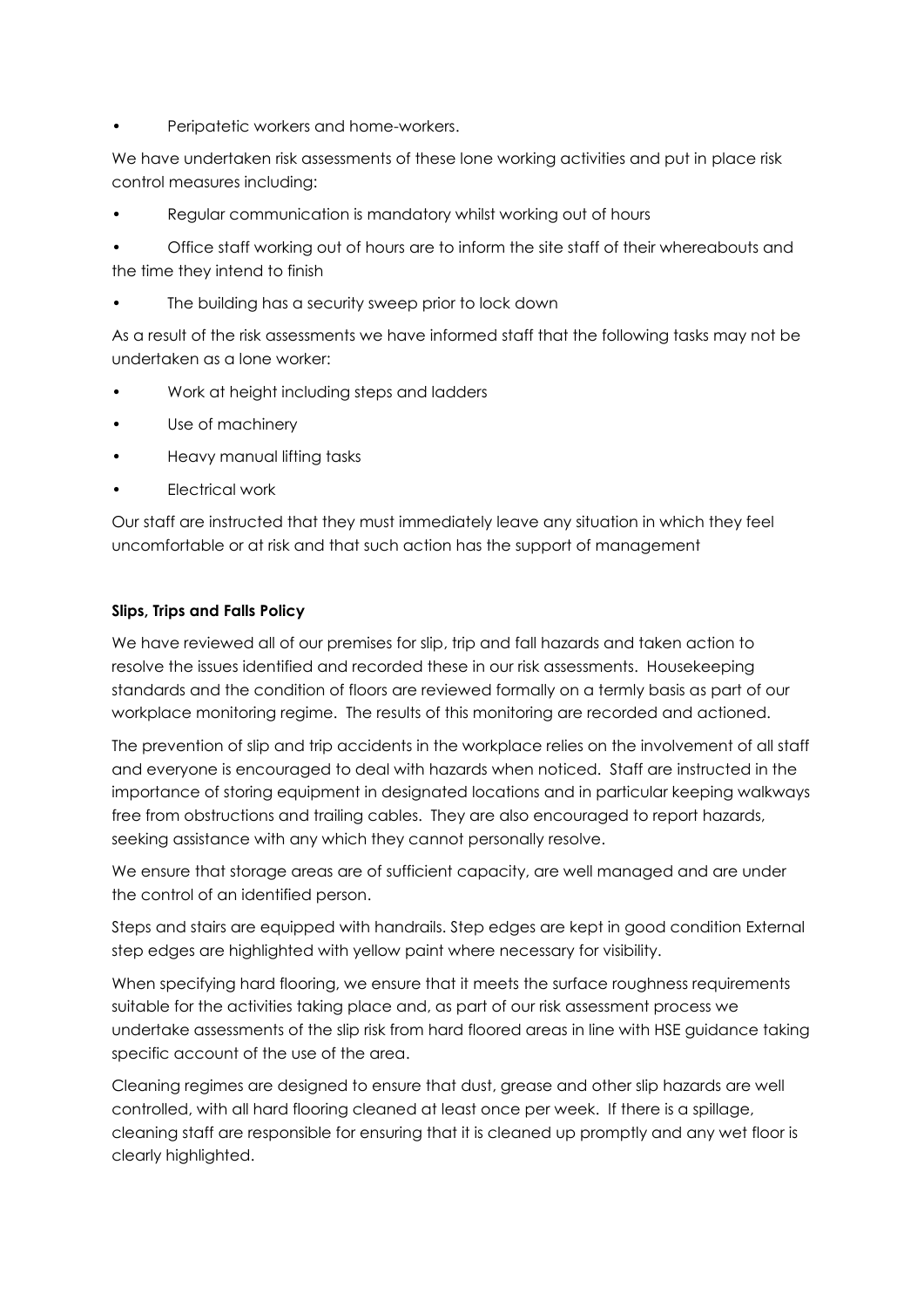Wet floor signs are used where floors remain wet after cleaning or as a result of other causes such as wet weather. However, floors which people are expected to use whilst wet, will be dried so far as is reasonably practicable.

Cleaning and site staff also remove waste on a daily basis to ensure that it does not accumulate and cause a trip hazard.

Where safety footwear is a requirement, this is provided free of charge by the school.

Suitable and sufficient lighting is provided for normal tasks, and emergency lighting is provided to aid escape in case of lighting failure. All lighting is routinely checked as part of our monthly workplace monitoring regime.

Arrangements are in place for dealing with ice, snow and the accumulation of leaves on a timely basis to reduce the slipping risk in our external areas

#### **Smoking Policy**

Smoking is not permitted within anywhere on our site and in company vehicles. Signs are displayed at entrances and in vehicles in accordance with statutory requirements. Smoking is also not permitted in any private vehicle when used on company business if it is being used to carry passengers.

All staff and sub-contractors are prohibited from smoking within any client premises or within any place where "no smoking" signs are displayed

#### **Stress at Work Policy**

See BDAT Stress Policy

#### **Temporary Workers Policy**

Temporary workers such as cover teachers are inducted by the cover supervisor or Academy Business Leader. As a minimum this would include familiarisation of the building, information about risk assessments as well as an explanation of the emergency plans. In the event of emergencies temporary workers are to muster with their class.

As temporary workers present a proportionately higher risk than full members of staff greater instruction and supervision is required

#### **Training Policy**

A training matrix is maintained to keep employees up to date with training.

BVGA also provide in house Continuous Professional Development (CPD) for Teachers and Associate Staff

#### **Visitors Policy**

See Belle Vue Girls' visitors Policy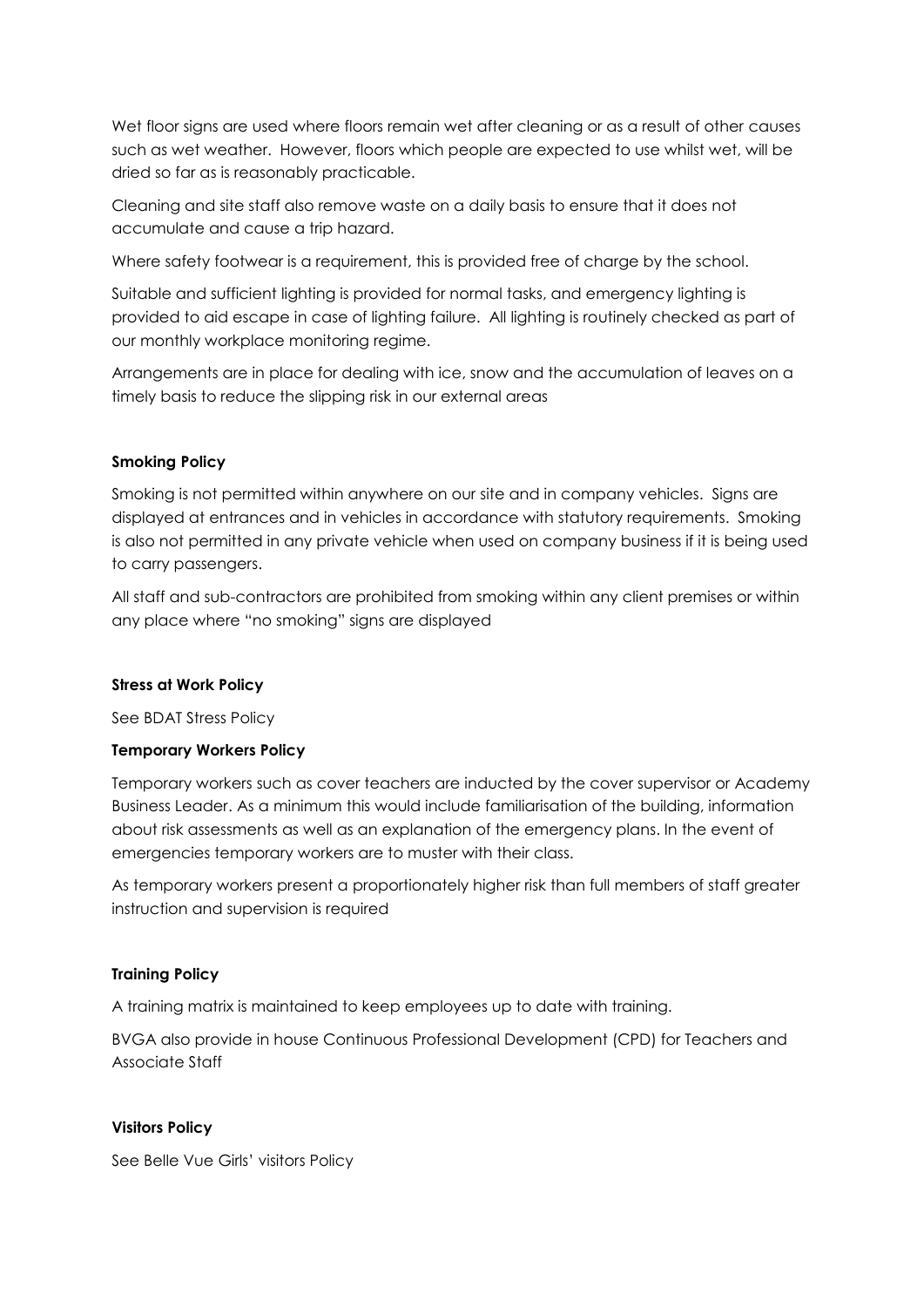Visitors to our premises include couriers, clients, sales persons, contractors, members of the public (including children), members of the emergency services and regulatory staff.

Visitors are asked to sign in and out of our buildings and will be under the supervision of one of our members of staff if required and will comply with the Academy Safeguarding policy and arrangements.

Contractors undertaking work within the premises will be subject to our contractor control arrangements.

All visitors will be issued a pass.

#### **Waste Management Policy**

We provide a number of recycling bins which we administer daily. Card and paper are separated and placed in the large recycling receptacle at the front of the premises..

Hazardous waste is collected

Waste Transfer notices are stored with the invoice.

#### **Welfare Facilities Policy**

We have evaluated the welfare facilities required for our business to comply with the Workplace (Health, Safety and Welfare) Regulations 1992 and have confirmed that the existing facilities meet or exceed the minimum requirements.

Well-equipped sanitary and washing facilities are provided in sufficient numbers for the staff using them.

Facilities are also provided for staff to obtain drinking water, for heating water and heating food.

Staff are able to rest and eat food at their desks should they wish however, staff rooms are available.

Lockers are provided for some staff due to the nature of their work. Accommodation for outdoor clothing is catered for with the provision of hooks.

We have accessible W.C's throughout the site

# **Workers under the Age of 18 Policy**

Where young people/children are involved in work experience or employment we ensure that we comply with applicable employment and working hours legislation including restrictions on night working, additional rest breaks and the length of working days. We also undertake a specific risk assessment of the tasks which the young person/child is to be undertaking which takes into account their immaturity, inexperience and lack of risk awareness. The individual is provided with additional instruction and supervision as determined by the risk assessment.

There are certain tasks which we do not allow young workers to carry out: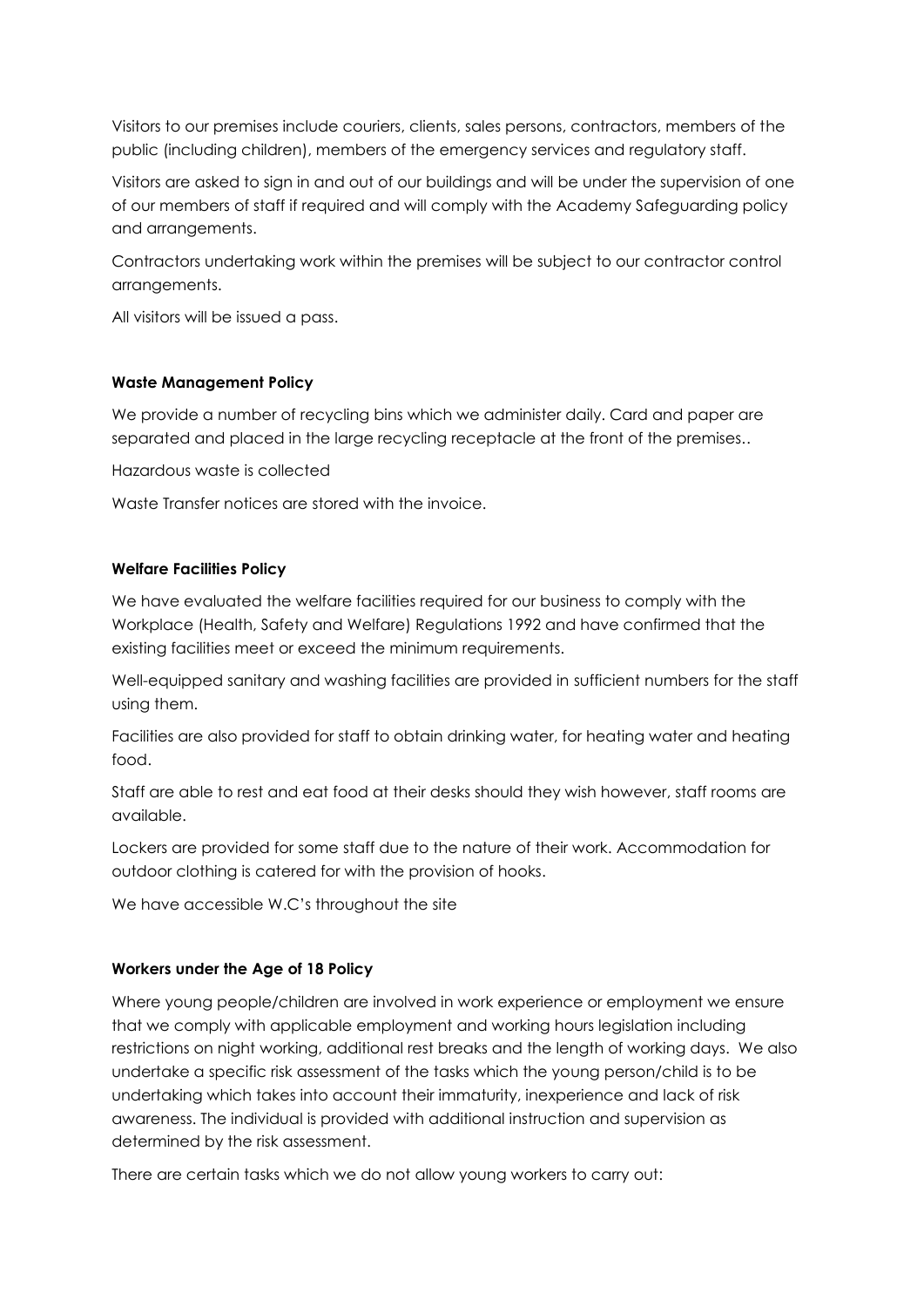- work involving exposure to hazardous substances or radiation
- The use of dangerous machinery (except during training)
- Construction work
- work involving hazardous exposure to noise or vibration

In the case of employment/work experience of children, we comply with legislation and local byelaws placing restrictions on the type of work permitted and ensure that the findings of the risk assessment are shared with their parent or legal guardian prior to the placement/work starting

# **Winter Conditions Policy**

See Belle Vue Girls' Academy Critical Incident Plan

In the event of a failure of the heating the Site Manager will ascertain the cause of the failure and try to get the system working.

Where temperatures cannot be maintained in the occupied parts of the academy, the Headteacher will consider whether any of the following actions may be appropriate:

- o Take the affected areas out of use
- o Provide temporary heaters (N.B. this should be subject of a risk assessment)
- o Close the school (see Closure of Schools Section)
- o Keep parents informed throughout the incident

The academy will be closed in advance of/during a normal school day using the following system:

- 1. Closure authorised by the Headteacher
- 2. Headteacher to notify BDAT.

3. Notification of a closure using the Local Authority Website-BSO (Actioned by-Academy Business Leader)

4. Notify staff and parents using Sims InTouch (actioned by – Administration Manager)

5. Recording the closure on the home page of the school website (actioned by – Administration Manager)

#### **Workplace Transport Policy**

Our premises include visitor parking, staff car parks, driveway and a delivery area

We have undertaken a risk assessment to cover these activities and identified the risk control measures required.

The minibus is only used be people who are trained and are safe to do so. Operators are also